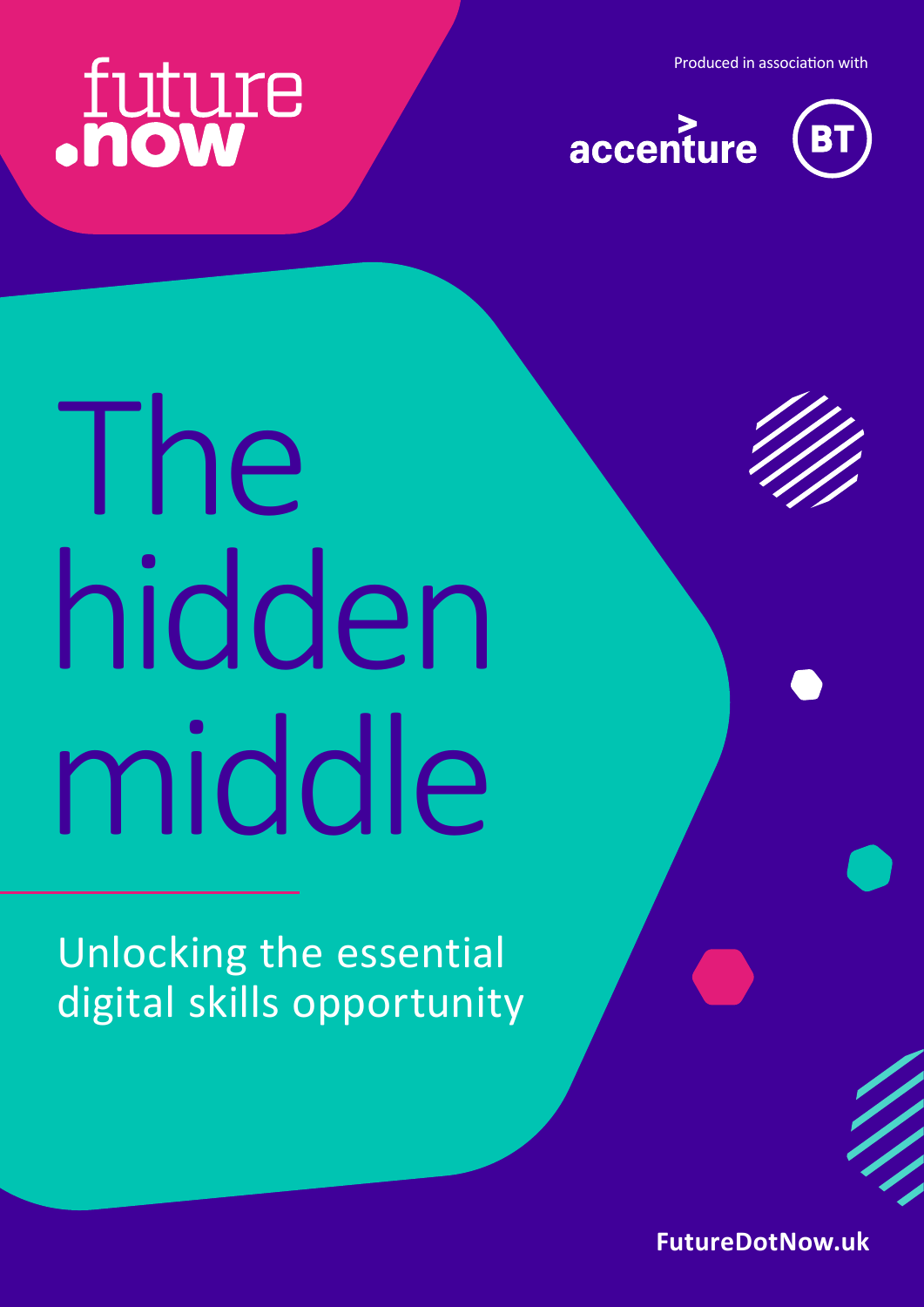### Navigating this report

To learn more about the essential digital skills issue and the hidden middle, read on from **page 6**

To see how the hidden middle may be impacting business productivity, and hear first-hand from business leaders, read on from **page 10**

To see how the level of essential digital skills across the UK differs by sector, region and organisation size, take a look at **pages 22-23**

To learn more about how to step out of the middle and take action, including how to join the movement, read on from **page 24**

**"Last year the Industrial Strategy Council, which I chaired, forecast that the most widespread source of under-skilling in the UK by 2030 would be digital skills, with millions of people falling short of the needs of their job. Unless, that is, action is taken to redress this skills deficit.** 

**This report points the way forward in closing that deficit and confounding those forecasts, in ways which would boost the pay and prospects of large swathes of the workforce."**

#### **Andy Haldane** Chief Economist, Bank of England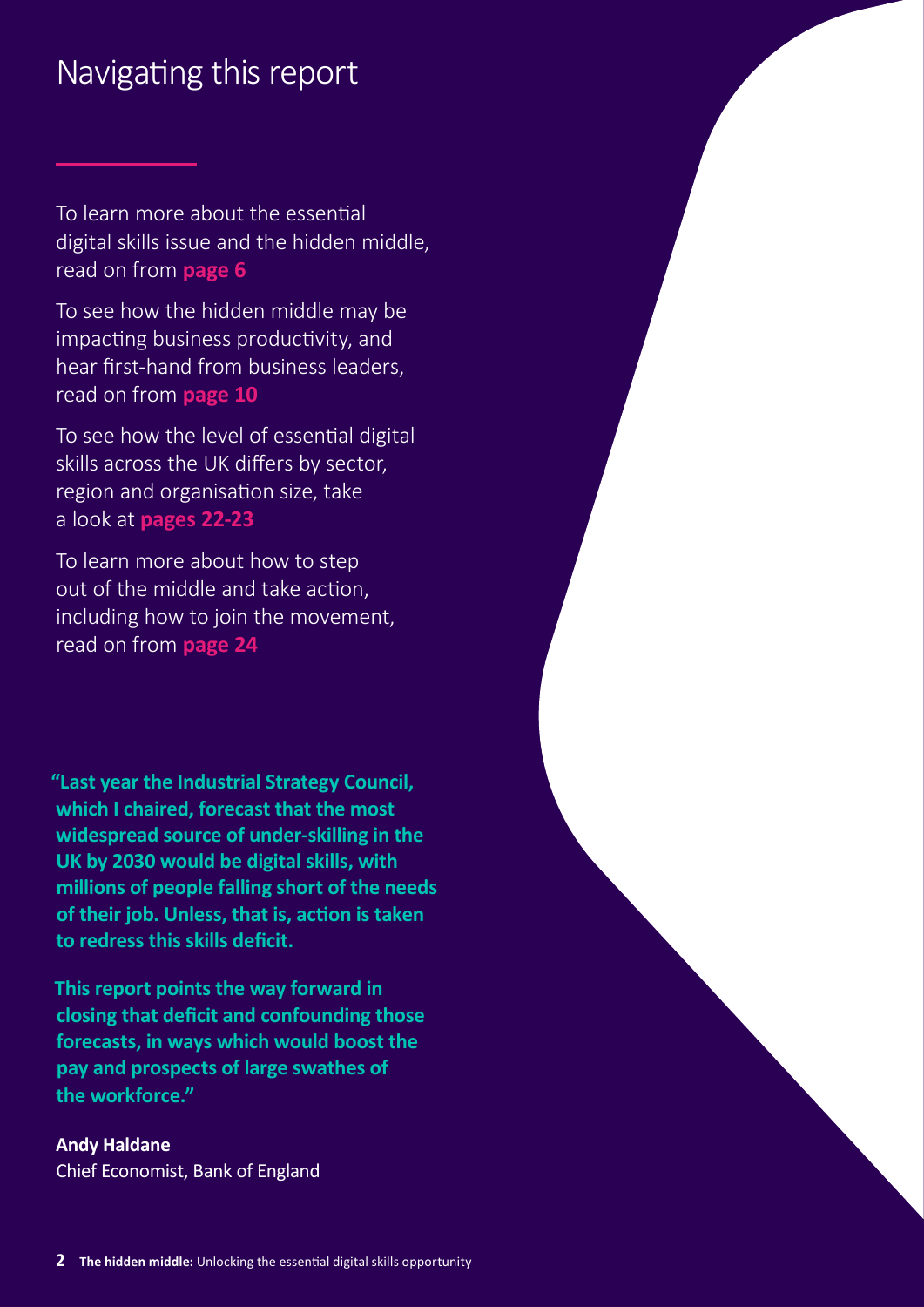### Executive summary

FutureDotNow was established by industry 18 months ago to work with business to understand the UK's essential digital skills gap and take coordinated action to close it. An estimated 17.1 million adults (52% of the workforce) lack essential digital skills for work.

Our work has revealed limited recognition and understanding of the role essential digital skills play in business productivity, as well as the scale of the 'hidden middle', between digital exclusion and advanced digital skills, that is without basic, essential digital skills.

The essential digital skills gap is largely viewed as a social issue. But there is a vital business angle; addressing this is fundamental to business recovery, productivity and prosperity.

This report explores a number of factors that could be enhanced through increased essential digital skills, including the ability to:

- adopt and benefit from digital transformation
- help people grow and adapt while fostering a positive workplace culture
- help organisations adapt to disruption and build resilience
- demonstrate a strong purpose and brand.

In 2017 HM Government collaborated with industry to update the Essential Digital Skills Framework. FutureDotNow's work suggests the framework has not yet achieved industry cut-through, yet where organisations have used it, they have found it vital.

This report defines a set of actions that businesses can take to get started:

- identify a senior sponsor
- become a member of FutureDotNow
- identify your starting point
- build your business case and develop senior support
- design your programme.

Getting everyone up to the digital start line, equipped with the essential digital skills for work, and addressing the hidden middle is not an impossible problem to crack.

FutureDotNow, its coalition members, this report and the newly launched Playbook will enable organisations to identify their missing skills and how to power ahead in upskilling. Step out of the middle and join us!

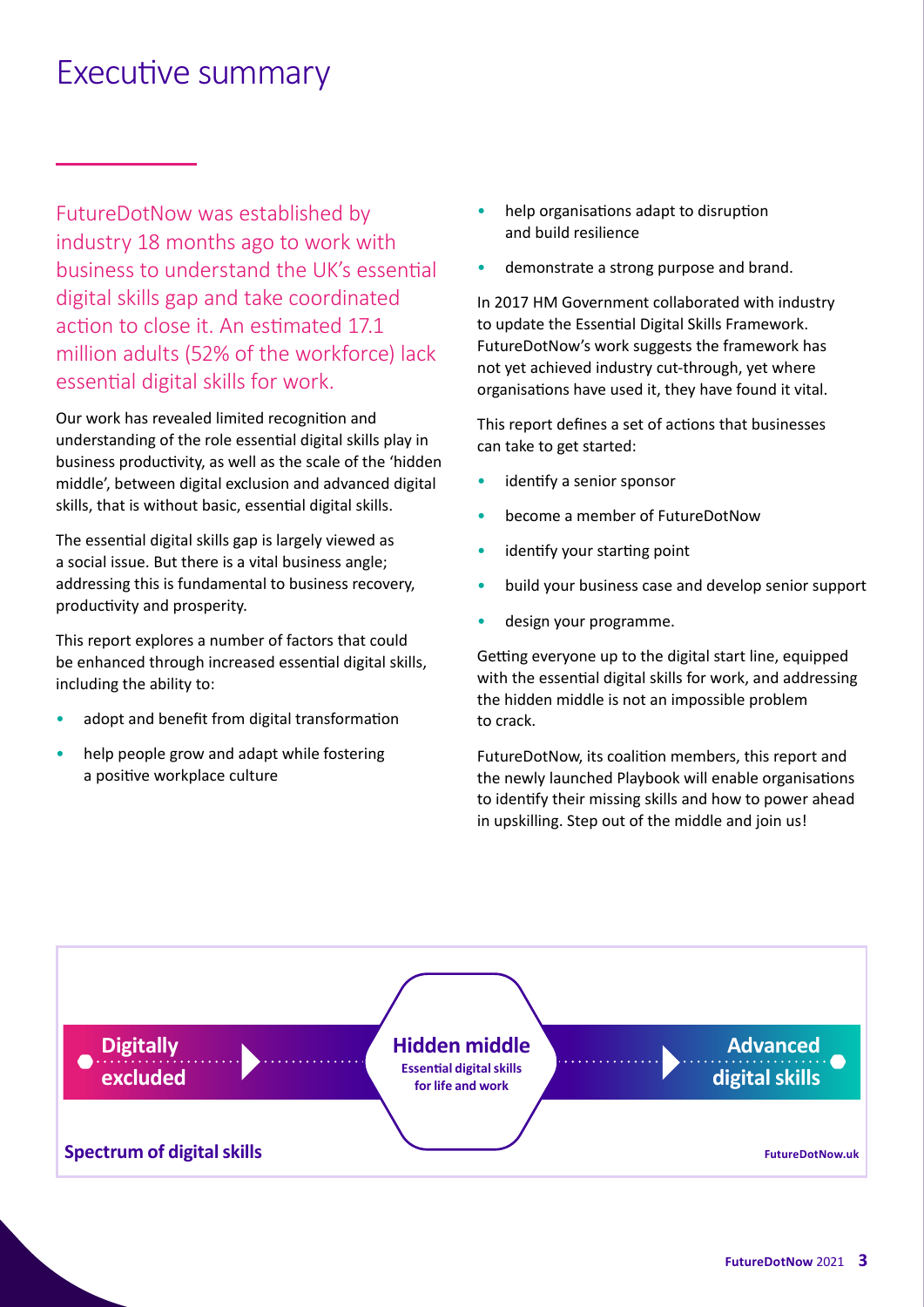### Forewords



**Sir Peter Estlin** Chair, FutureDotNow

**The time is now to take action - There remains** a digital skills crisis in the UK, and at the heart of it is a 'hidden middle' between digital exclusion and advanced digital skills. That hidden middle, c.17 million people without the essential digital skills for work, comprises around half the UK's workforce. Upskilling this "hidden middle" must be a critical part of the UK's skills strategy.

The UK ranks  $41<sup>st</sup>$  in the world digital competitiveness rankings for employee training, so there is significant room for improvement. The FutureDotNow business coalition is working to tackle this. By coordinating action across industry, we aim to have a multiplier effect to tackle this at scale. But we need more organisations to recognise the issue and join us, learning and sharing experience and knowledge.

There are competitive and productivity opportunities if we act now; digital is the most powerful tool to revolutionise our businesses and benefit our workforce.

So many advances in digital skills have been made during lockdown; it has been the biggest proof of concept of what digital delivers. People and businesses have found new motives and advantages, which many will continue to use. Let's create something positive from that crisis. The time is now to take action.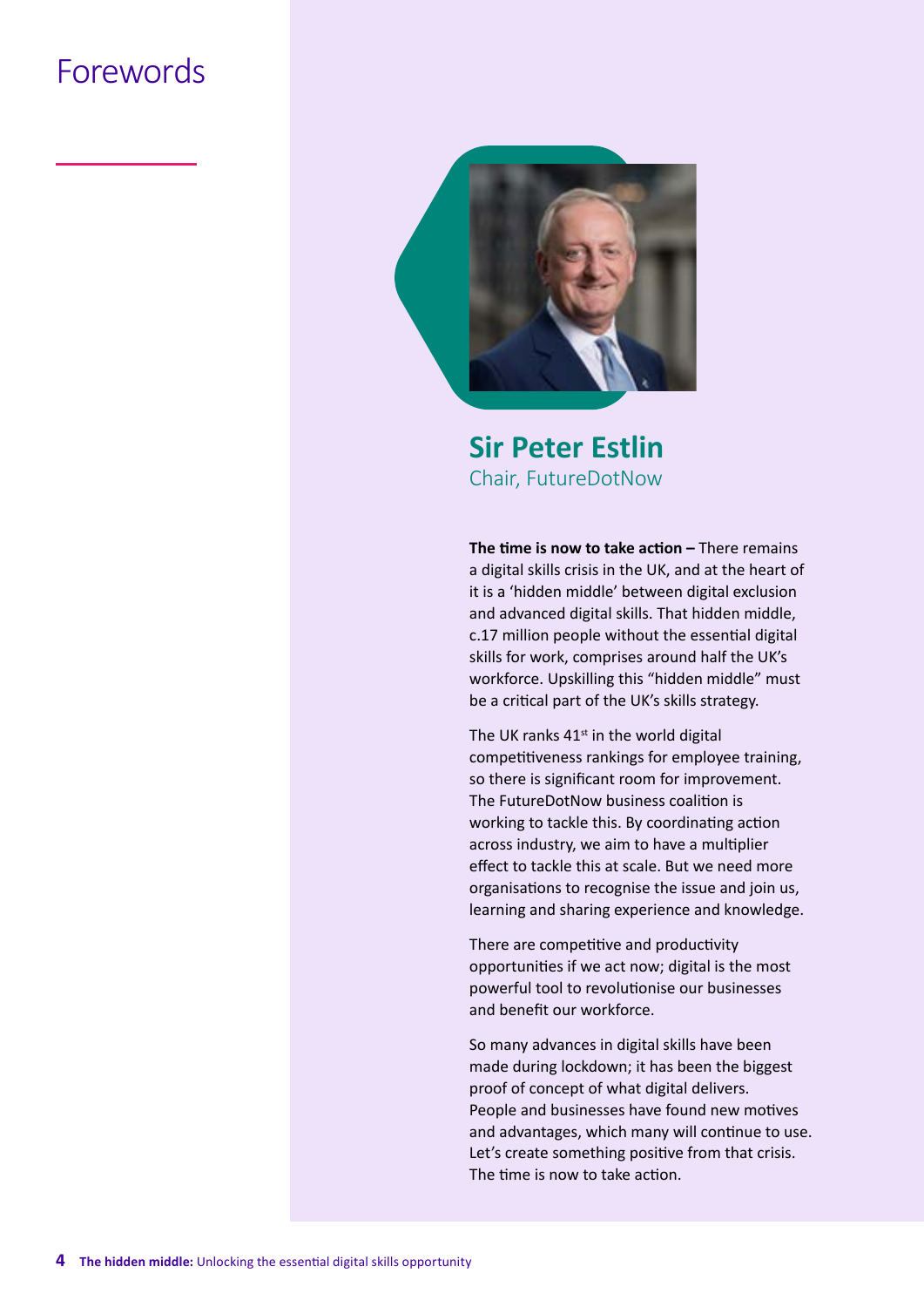

**Caroline Dinenage MP** Minister for Digital & Culture, DCMS

As set out in the DCMS Secretary of State's ten technology priorities, we want to build a tech-savvy nation. We want every adult to have a base level of digital and cyber skills so that no-one is left behind by the digital revolution.

This report reinforces the importance of this, and sets out an urgent call to action. It makes it clear that essential digital skills not only help individuals thrive in an increasingly digital world, but that digitally confident workers are vital in enabling companies to adopt productivity driving technology and practices.

I am delighted to lend my support to this research which provides detailed insight into the importance of essential digital skills. Government is playing its part by introducing a legal entitlement for adults with no or low digital skills to study new Essential Digital Skills Qualifications for free.

I urge companies to play their part and join others who have started the journey to unleash the full potential of their talent by working with FutureDotNow to bridge the essential digital skills gap.



**Rt Hon Gordon Brown** Former Prime Minister of the UK

During the pandemic we managed the most technologically sophisticated task of all – to discover and then inject vaccines into the arms of millions, but we are still far behind in the far simpler task of spreading access to the internet and essential digital skills to everyone.

The recent Alliance For Full Employment report – supported by Worldwide web inventor Tim Berners Lee and digital champion Lady Martha Lane Fox – suggested we need a comprehensive national strategy to tackle this challenge.\*

Much of this strategy needs to be delivered by governments, city-regions, schools and civil society but the role of businesses is also vital. This report sets out the case for businesses to play their role.

It is about future-proofing jobs and raising the bar on skills training. The jobs of the future will be digital linked jobs demanding a digitally fluent workforce. We have made progress but there is much still to do. And only by working together will we build the future global workforce our nation needs.

\*Reboot Britain, AfFE, 2021 [https://affe.co.uk/affe-reboot-britain](https://affe.co.uk/affe-reboot-britain-press-release-report/)[press-release-report/](https://affe.co.uk/affe-reboot-britain-press-release-report/)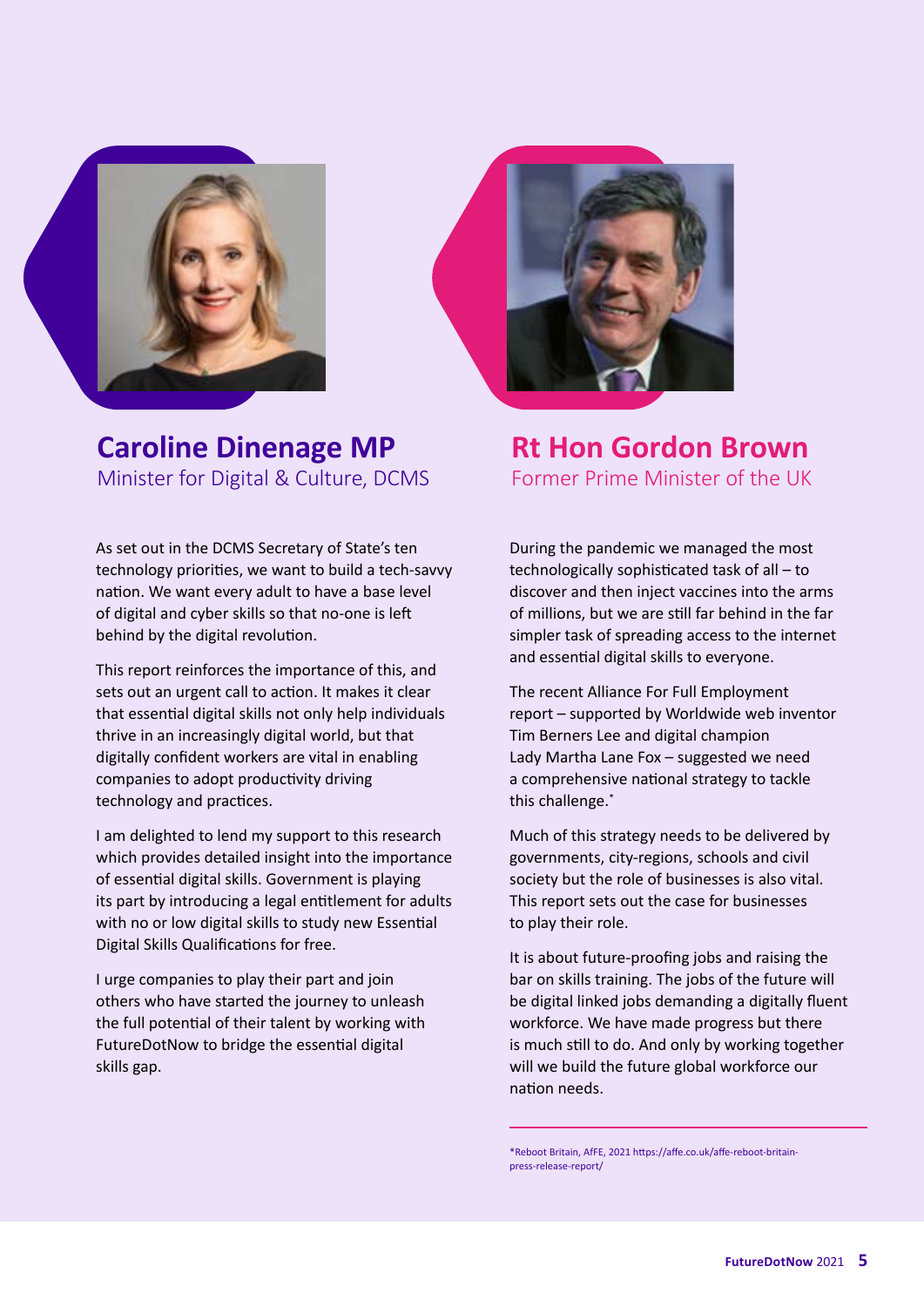### Introduction

Over the past 18 months, FutureDotNow has been working with business to understand and address the essential digital skills gap in the UK.

At a macro level, the relationship between skills and productivity is well recognised. There is understanding of the issue and impacts of digital exclusion at the base level, and significant action designed to address the advanced digital skill pipeline gap across many business functions.

However, our work with business suggests there is a hidden middle.

There is less recognition and understanding of the role essential digital skills for work can play in driving productivity, and even less concrete evidence. Today, the essential digital skills gap is largely viewed as a social issue. However, it is our belief that there is a vital business angle and addressing it is fundamental to business recovery, productivity and economic prosperity.

#### **In this report, we explore the essential digital skills for life and work, what they are and the relationship to business performance.**

It brings together data, where it exists, with anecdotal evidence and perspectives from business leaders and is designed to advance business understanding of the risk and opportunity presented by the hidden middle.

Crucially, it includes guidance on the steps business can take to address this hidden middle.

**We cover the topics in the following way:**

**The increasing role of digital in business**

**The UK's biggest skills gap is the essential digital skills**

**The hidden middle and why it might have occurred** 

**How the hidden middle could be impacting business productivity and the opportunity it presents**

**Understanding the essential digital skills gap in your organisation** 

**How FutureDotNow can help you take action**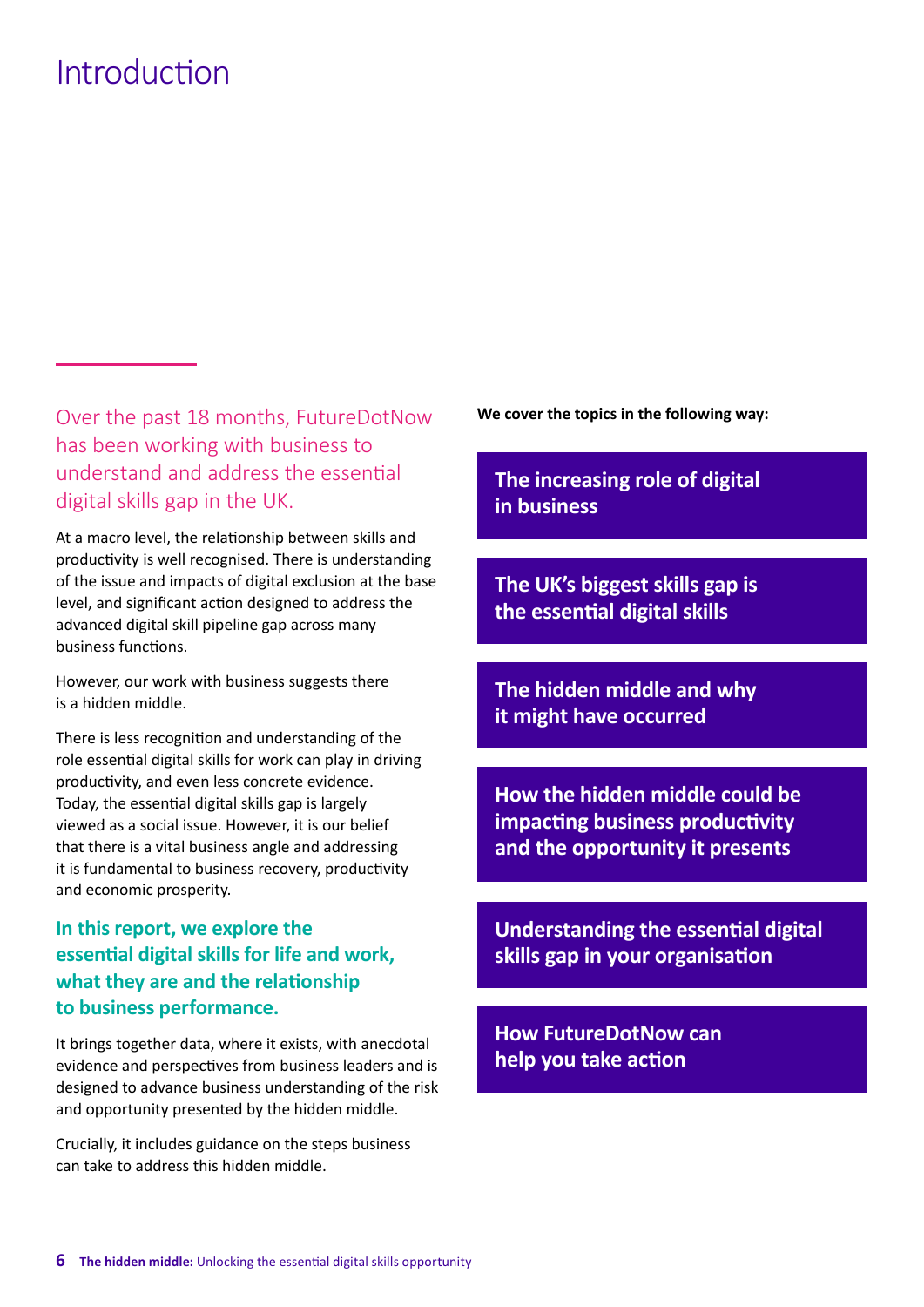# **The increasing role of digital in business**

Digital skills were initially recognised in the technology sector. A sector that in 2020 represented 7.7% of the UK economy and grew six times faster than the rest.**<sup>1</sup>**

In recent years it has become more obvious that the digital economy is *the* economy, and that digital skills are needed in every sector.

#### **The UK risks missing out on £141.5bn in GDP over the next ten years because of the failure to develop the required skills.2**

Microsoft reports that 69% of UK leaders believe that their company has a digital skills gap, with 44% worried this would have a negative impact on their success in the next 12 months. $3$ 

During lockdown, we learnt that more could be done online than was previously thought possible. Some businesses struggled while their competitors thrived. The skills of their workforce is likely to have been a differentiating factor.

#### **The UK Industrial Strategy Council predicts that, unless action is taken, in 2030 the most widespread under-skilling will be in basic digital skills.4**

The Lloyds Bank UK Consumer Digital Index 2020 reports an estimated 17.1 million adults (52% of the workforce) lack the essential digital skills for work.<sup>5</sup> Furthermore, only 23% of the population report receiving digital skills training and support from their employer, and only 10%

of employees who have improved their skills have been motivated to do so by their careers and workplaces.

**17.1 million adults lack the essential digital skills for work.**

#### The UK ranks 41<sup>st</sup> in the world **digital competitiveness rankings for employee training. 6**

The impact of this skills gap across the workforce could be significant. Digital skills are now essential entry requirements for two-thirds of UK occupations, and these occupations account for 82% of online job vacancies. In the manufacturing sector for example, 87% of employers say that basic digital skills are important for their workers.<sup>7</sup>

We believe there is a significant opportunity for business in addressing this underpowered segment of the workforce.

<sup>1</sup> UK tech for a changing world, Tech Nation 2020, [https://technation.io/news/tech](https://technation.io/news/tech-nation-report-2020/  )[nation-report-2020](https://technation.io/news/tech-nation-report-2020/  ) 

<sup>2</sup> Outdated education and workplace training put at risk £141.5 billion in UK growth promised by intelligent technologies, Accenture 2018, [https://www.accenture.com/](https://www.accenture.com/gb-en/company-news-release-g20-report-uk) [gb-en/company-news-release-g20-report-uk](https://www.accenture.com/gb-en/company-news-release-g20-report-uk)

<sup>3</sup> Unlocking the UK's potential with digital skills, Microsoft, 2020 [https://www.](https://www.microsoft.com/en-gb/home/digital-skills/unlocking-potential) [microsoft.com/en-gb/home/digital-skills/unlocking-potential](https://www.microsoft.com/en-gb/home/digital-skills/unlocking-potential)

<sup>4</sup> UK Skills Mismatch 2030 – research paper, Industrial Strategy Council, 2019 <https://industrialstrategycouncil.org/uk-skills-mismatch-2030-research-paper>

<sup>5</sup> Lloyds Bank UK CDI 2020, [https://www.lloydsbank.com/assets/media/pdfs/](https://www.lloydsbank.com/assets/media/pdfs/banking_with_us/whats-happening/210519-lloyds-cdi-2020-updated-report.pdf) [banking\\_with\\_us/whats-happening/210519-lloyds-cdi-2020-updated-report.pdf](https://www.lloydsbank.com/assets/media/pdfs/banking_with_us/whats-happening/210519-lloyds-cdi-2020-updated-report.pdf)

<sup>6</sup> IMD World Digital Competitiveness Ranking 2020, IMD, 2020 [https://www.imd.](https://www.imd.org/wcc/world-competitiveness-center-rankings/world-digital-competitiveness-rankings-2020/) [org/wcc/world-competitiveness-center-rankings/world-digital-competitiveness](https://www.imd.org/wcc/world-competitiveness-center-rankings/world-digital-competitiveness-rankings-2020/)[rankings-2020](https://www.imd.org/wcc/world-competitiveness-center-rankings/world-digital-competitiveness-rankings-2020/)

<sup>7</sup> Enginuity, 2021, Disconnected – The Impending Digital Skills Disaster [https://](https://enginuity.org/news/disconnected-impending-digital-skills-disaster/) [enginuity.org/news/disconnected-impending-digital-skills-disaster](https://enginuity.org/news/disconnected-impending-digital-skills-disaster/)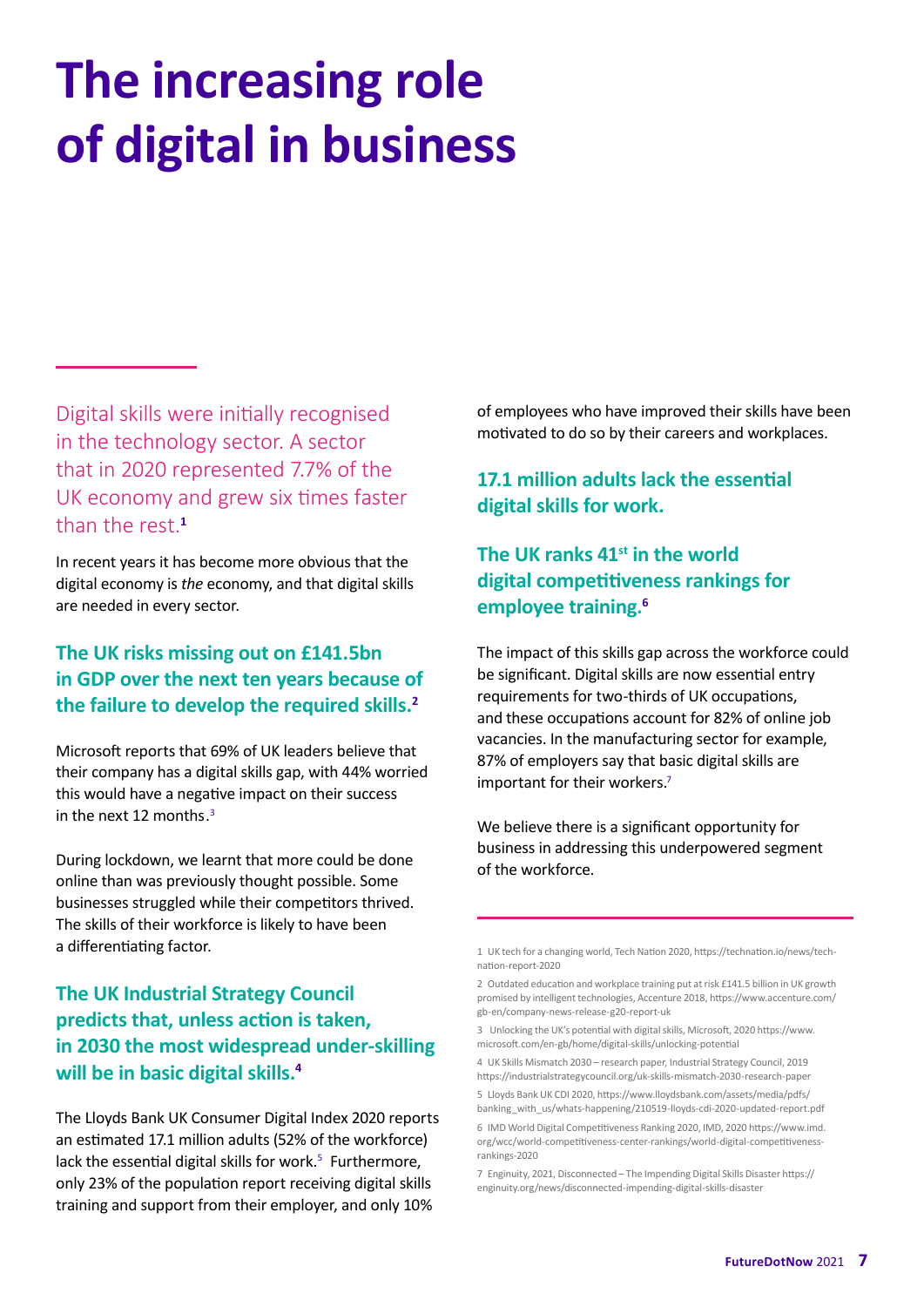# **The UK's biggest skills gap is the essential digital skills**

In 2017, Department for Education, The Tech Partnership and Lloyds Bank led a steering group of 30 cross-industry partners to reimagine a new digital skills benchmark.

Three tiers were created – Foundation, Life and Work – recognising that digital access and skills were likely to look different in day-to-day-life and at work. The Foundation section was included to recognise the challenges and barriers faced to getting online and to ensure recognition across policymakers and industry for continuing access barriers. The framework went through a public consultation, hosted by HM Government.

Over 400 cross-sector organisations fed back on the measure and deemed it representative of all jobs and lives in the UK.

Despite the breadth of input to the framework, FutureDotNow's work suggests it has not yet achieved full cut through with industry. However, where organisations have used it, many have found it brings helpful structure to what can be an ambiguous topic.

It is also useful as a measure of progress over time. The Lloyds Bank UK Consumer Digital Index uses the framework to benchmark the UK's essential digital skills.

Currently, progress is slow; between 2019 and 2020 the Consumer Digital Index shows the percentage of the workforce with the "essential digital skills for work" increased by just one percentage point. Arguably too slow given the pace of digitisation.

In more detail, the Lloyds Bank UK Consumer Digital Index 2020 reported:

- 9m people in the UK without foundation skills, such as the ability to turn on a device, connect to wi-fi and use an app
- 11.7m people without digital skills needed for life, such as the ability to manage finances online, buy goods or services and set up an email account
- 17.1m people are without the digital skills for life and work, such as the ability to join virtual meetings, or check pay information and book annual leave online.

Getting everyone up to the digital start line, equipped with the essential digital skills, and addressing the hidden middle is not an impossible problem to crack.

FutureDotNow has been established, by industry, to help businesses understand the digital skills gap and take coordinated action to close it.



Essential Digital Skills Framework, Department for Education, 2019 <https://www.gov.uk/government/publications/essential-digital-skills-framework>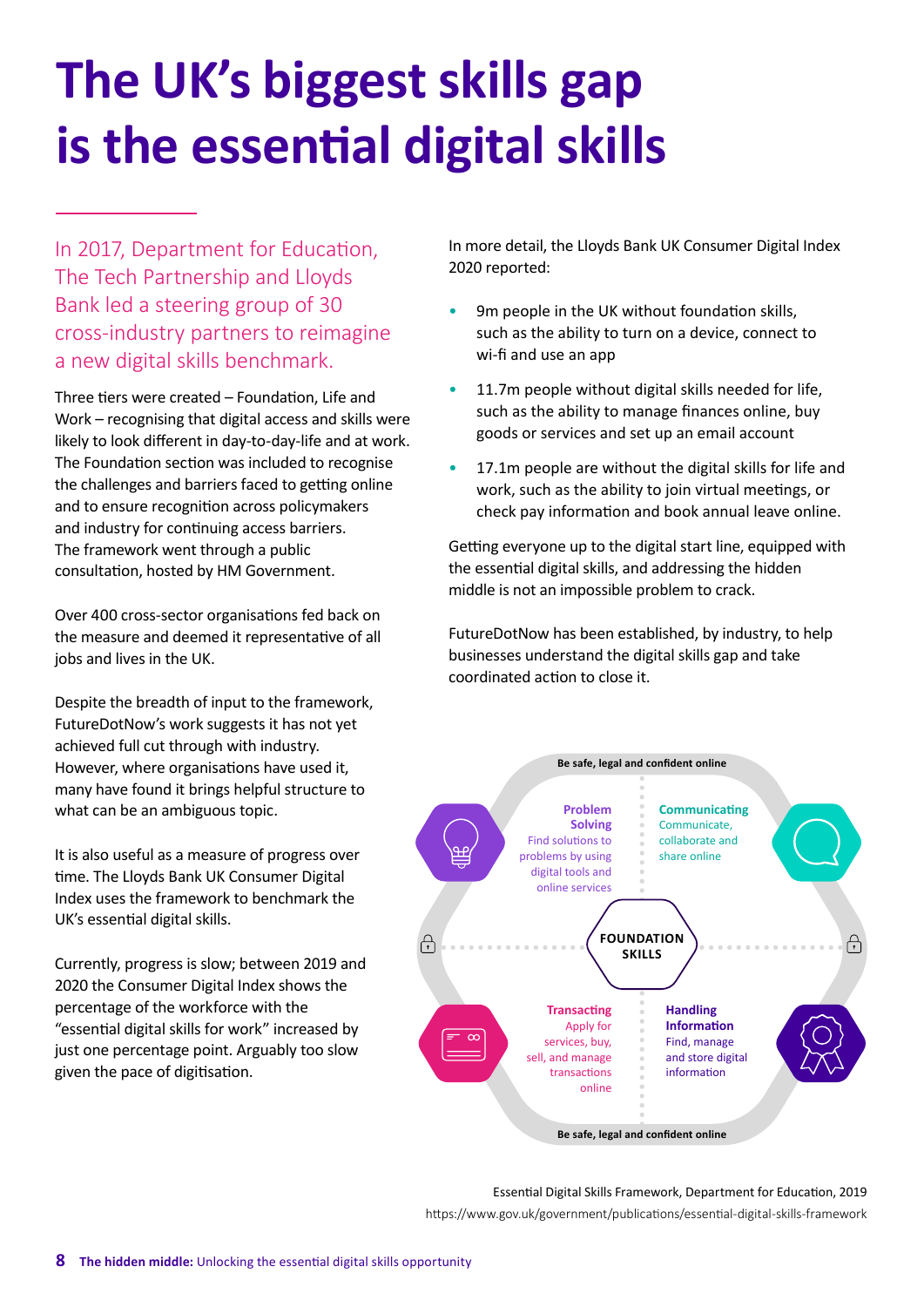# **The Essential Digital Skills Framework**

### Department for Education

#### **Foundation skills**

Turn on a device

Use controls on my device

Use accessibility tools to make it easier to use my device

Interact with the home screen on my device

Understand that the internet allows me to access information

- **Connect my device safely to Wi-Fi** 
	- Open a browser and use websites
	- Understand that passwords need to be kept safely
- Update and change my password when prompted to do so

#### **Skills for life – I can...**

Set up and use email

Communicate with others online

Create and share an electronic document

- **Post messages and photos on social media**
- …plus 3 more
- Understand that not all information online is true Use search engines

Understand the cloud is a way to store content …plus 5 more

- **Make payments online**
- Fill in forms online
- **Buy goods and services online**
- …plus 3 more
- Use the internet to find helpful information Use chat facilities to help me solve problems
- Use online tutorials to build my skills
- Understand the risks and threats online and the importance of working securely
	- Understand the need for security software to protect from viruses
	- Understand I must protect my own data, and not share the data of others without consent

#### **Skills for work – At work I can...**

**Comply with policies and security protocols Communicate appropriately using online tools** Use digital collaboration tools with colleagues Use professional online networks **Example 2 more** 

- Understand not all online sources are reliable Search for news using an internet browser Store photos and music in the cloud
- Access content from different devices
- Set up accounts with retailers online
- Use travel websites to make reservations
- Apply for a job online
- …plus 5 more
- Use the internet to find specific information
- Use FAQs online to help fix something
	- Use videos e.g. YouTube to learn new skills
- Use privacy settings on social media Recognise suspicious links and know not to click
	- on them
- …plus 8 more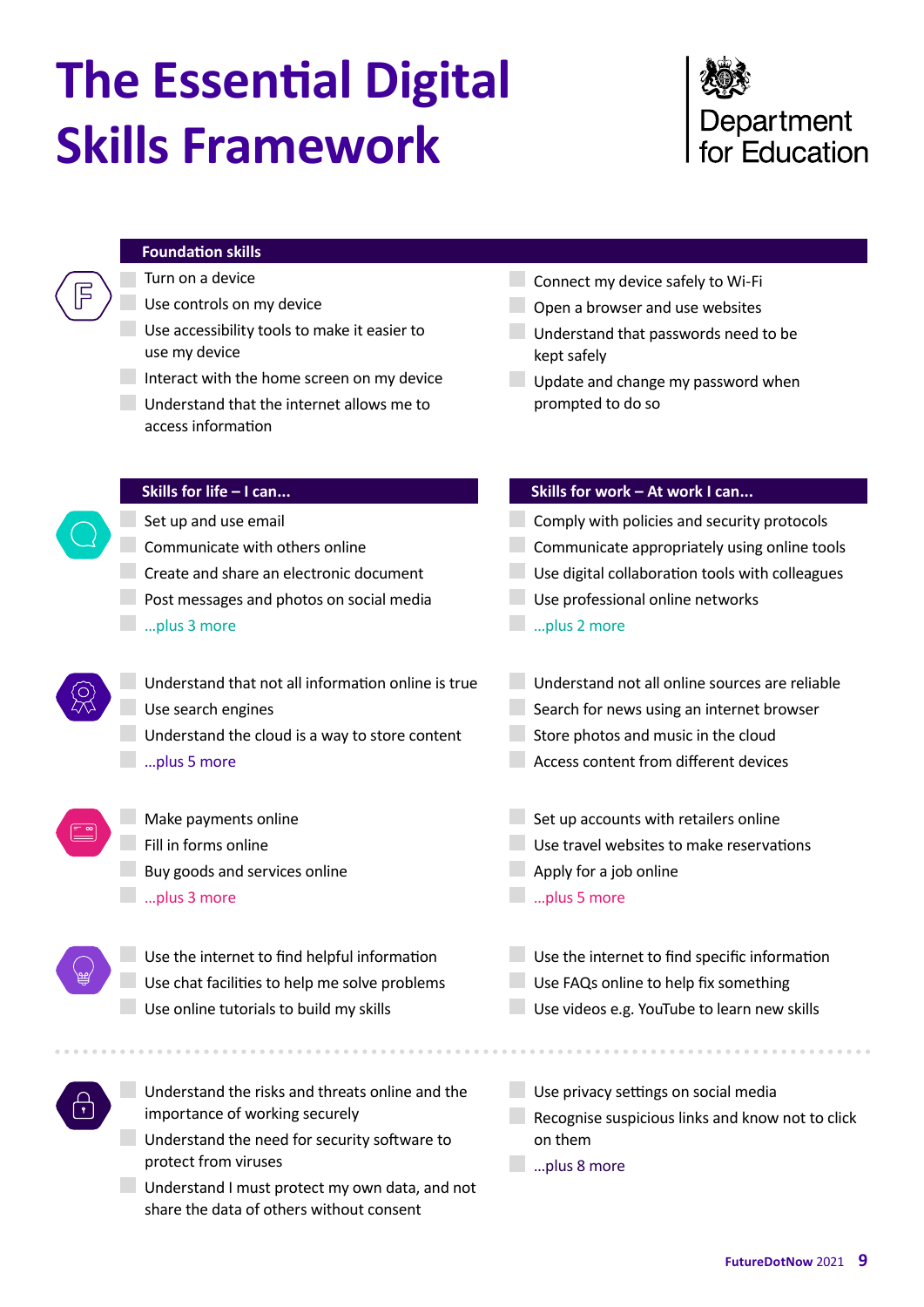# **The hidden middle and why it might exist**

**Do you know how many of your employees can check their pay online?**

The hidden middle is the circa 17.1m people in the workforce that the Lloyds Bank Consumer Digital Index 2020 report as not having the 'essential digital skills for work'.

17.1m represents 52% of the UK workforce, such a large number it is hard to believe it is true. With technology reaching into so much of how we live and work, it is easy to assume that everyone is keeping up with technology and able to pick up the digital basics. But the numbers indicate this is not the case.

Our work with business has started to highlight some potential reasons why this issue may have remained hidden. For example:

- assumptions that everyone can pick up the digital basics without any training
- equating having a smartphone with having digital ability
- human nature: we don't like to talk about what we can't do, and assume others know more
- belief that lack of digital skills correlates with older age, yet 44% of those offline are under 60
- thinking of young people as digital natives; whilst many are adept at online gaming and social media, many lack the skills to be productive and safe online in the workplace.

**Does your digital skills strategy have a gap where essential digital skills should be?**

Assumptions like these could be holding us back and creating crucial gaps in digital skills strategy, leaving the needs of large parts of the workforce under-recognised and, therefore, under-addressed.

It is possible to close this gap. Some examples and ways to get started are in this report.

Addressing the essential digital skills gap could create a significant opportunity for business. The CBI has called for a target and action plan for 100% of the workforce to have basic digital skills by 2025.<sup>8</sup>

FutureDotNow is working to ensure businesses understand the impact of the essential digital skills gap and how to take action. Our target is at least 75% of adults getting training from their employer and having the essential digital skills for work by 2024.

8 Delivering Skills for the New Economy, CBI, 2019 https://www.cbi.org.uk/media/2836/final\_digital-skills\_june.pdf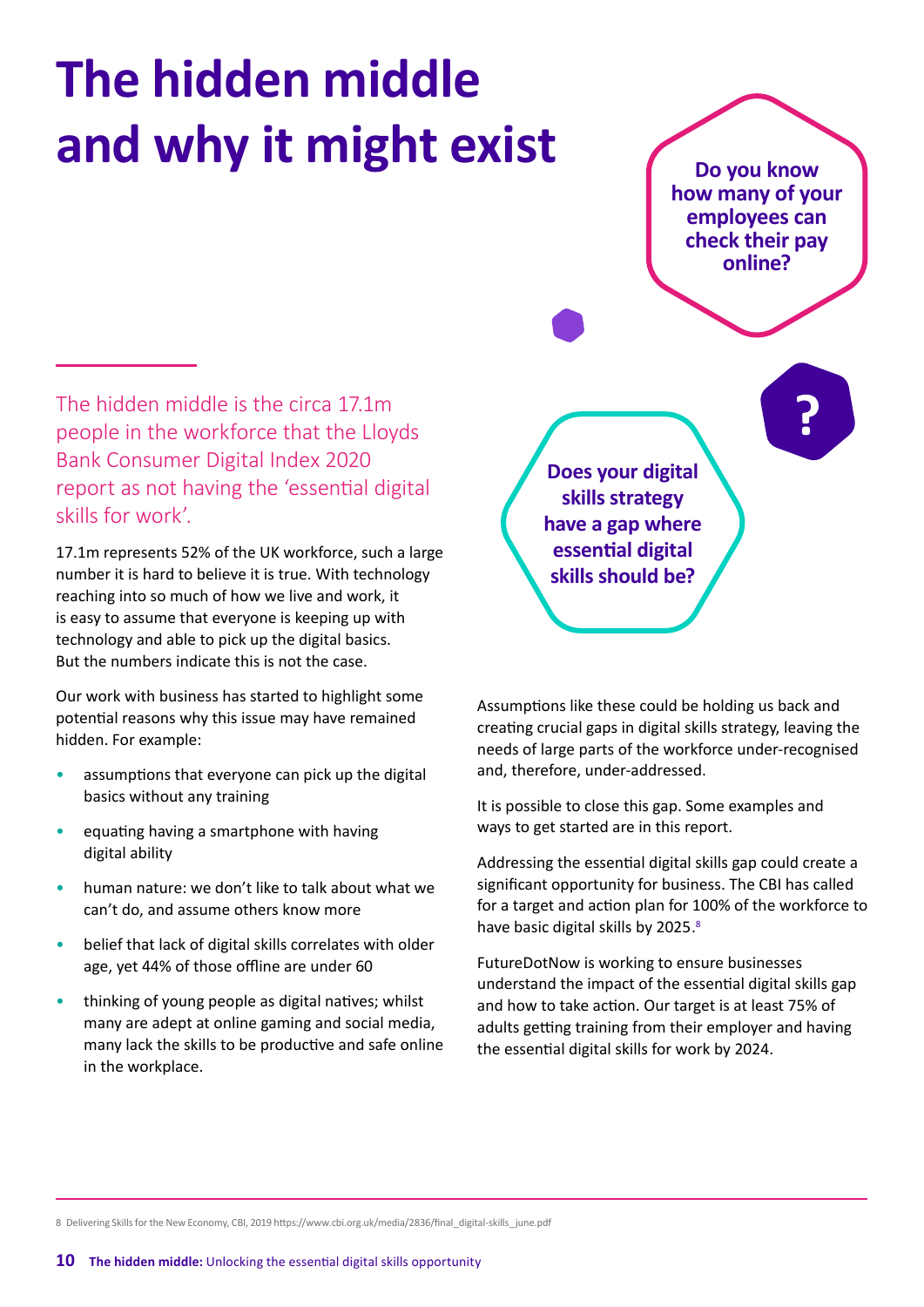

#### LEADER PERSPECTIVE **CBI**

#### **Digital transformation is set to bring seismic changes to all parts of the UK economy.**

Automation and technology will create millions of new jobs, increasing employer demand for digital, STEM and interpersonal skills. And not just in the tech industry – a recent CBI member survey found 75% of firms across multiple sectors expect to invest more in digital skills than they did in previous years.

The pandemic has only accelerated businesses uptake of technology over the past year. Responding to the CBI's 2020 tech tracker survey, 83% of firms

told us they are investing in innovation to increase productivity. Unsurprisingly, most of this was focused on video conferencing and cloud computing. What differed from previous years is that this kind of investment has become business critical.

With new technology comes the need for new skills. The CBI's latest report on reskilling makes the case for a huge increase in reskilling investment between now and 2030 – around £130bn.

**Employers will need to step-up by introducing plans to reskill their workforces and encouraging continual learning.**

Key policy changes should also be delivered by Government to unlock greater business investment, such as a more flexible 'skills and training levy' that allows firms to fund broader forms of training, and a training tax credit for SMEs. Investment in support for individuals with the most acute training needs is also crucial. Without intervention, we are likely to see a further widening of skills gaps and growing inequality, and risk losing the opportunities and increased competitiveness that digital transformation can bring.

**Felicity Burch** Director of Innovation and Digital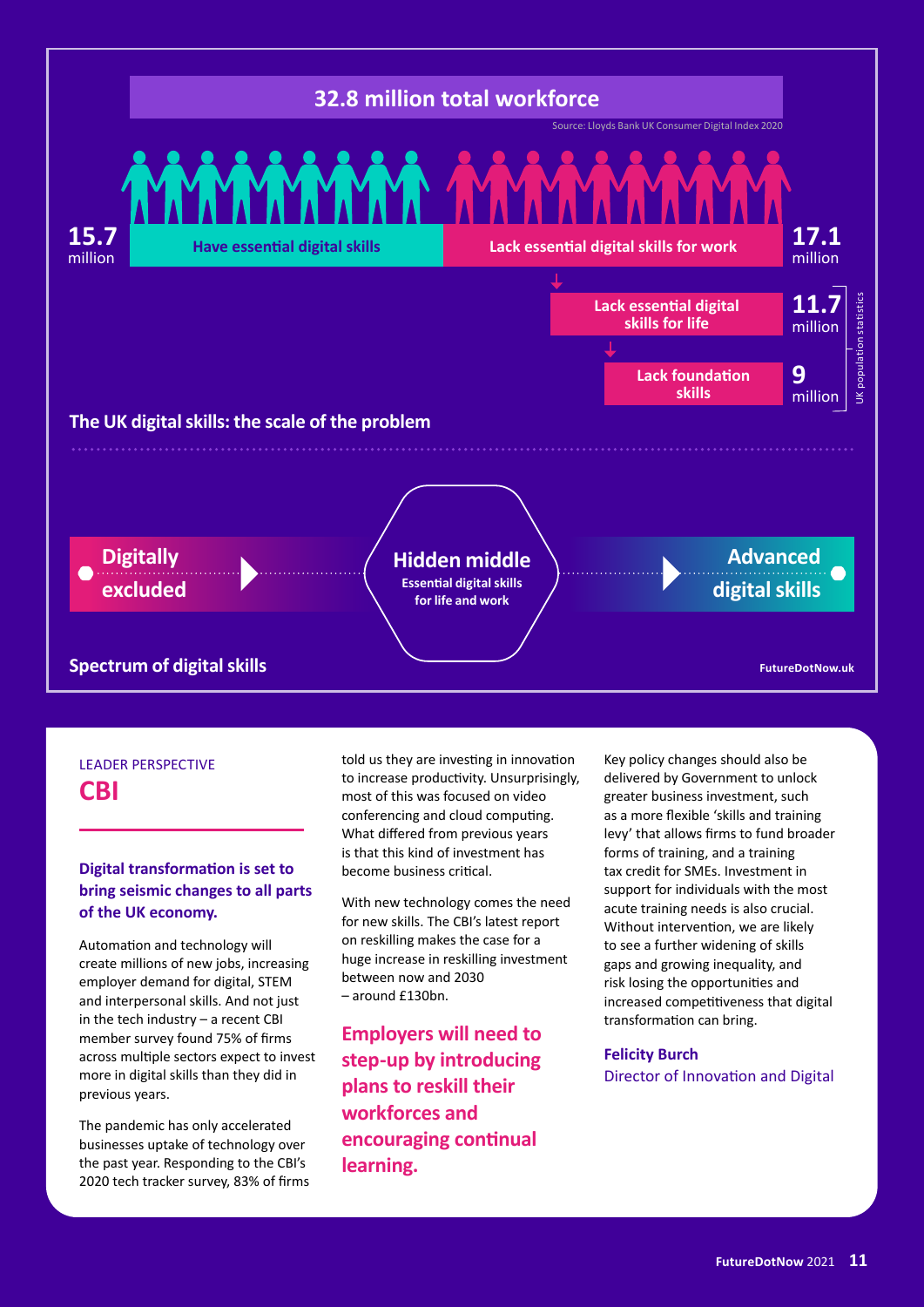# **How the hidden middle may be impacting business productivity, and the opportunity it presents**

Based on our work with industry over the last 18 months, we believe there is a link between a business' ability to accelerate its business performance and the level of essential digital skills in its workforce.

There is currently insufficient evidence to fully prove this theory, however, in the following section we set out the evidence that does exist together with some thought-leader perspectives that strengthen the case.

We hope this is useful in both building business cases today and in providing a framework for research and learning in the future. As more businesses tackle this issue, there is an opportunity to gather further evidence on the true impact, and our belief is this will strengthen the rationale for investing in essential digital skills.

Considering the levers that drive business performance and productivity, our hypothesis is there are a number of factors that will be enhanced through increased levels of essential digital skills.

These are the ability to:

- adopt and benefit from digital transformation
- help people grow and adapt while fostering a positive workplace culture
- help the organisation adapt and respond to disruption, and build resilience
- demonstrate a strong purpose and brand.

At a holistic level, the HM Government's Business Productivity Review 2020 highlights the potential of digital processes to improve productivity and the needs for skills across the workforce to embed the change and realise the benefits.9

The UK's new Productivity Institute's initial working paper notes the UK's relatively slow diffusion of new technologies into businesses.10 And the OECD found that the UK could improve its productivity by 5% if it reduced the skills mismatch compared with other nations. $11$ 

**"In Greater Manchester the most resilient businesses have been those that are furthest on their digital journey, who have invested in digital capabilities and skills in all levels of their business.** 

**Greater Manchester Combined Authority are proud to be part of the FutureDotNow coalition, we have committed to not only champion the importance of essential digital skills within the Greater Manchester business community but are also putting in place plans to make this a strategic priority internally, to give colleagues the opportunity to build their digital skills."**

**Phil Swan** Digital Director, Greater Manchester Combined Authority

9 UK Government Business Productivity Review, 2020 <https://www.gov.uk/government/consultations/business-productivity-review-call-for-evidence>

10 A concerted effort to tackle the UK productivity puzzle, Bart van Ark Anthony J. Venables, The Productivity Institute 2020 [https://www.productivity.ac.uk/wp-content/](https://www.productivity.ac.uk/wp-content/uploads/2020/12/TPI-working-paper-1-A-concerted-effort-van-Ark-Venables.pdf ) [uploads/2020/12/TPI-working-paper-1-A-concerted-effort-van-Ark-Venables.pdf](https://www.productivity.ac.uk/wp-content/uploads/2020/12/TPI-working-paper-1-A-concerted-effort-van-Ark-Venables.pdf ) 

11 OECD, 2015, Labour Market Mismatch and Labour Productivity: Evidence from PIAAC Data<http://dx.doi.org/10.1787/5js1pzx1r2kb-en>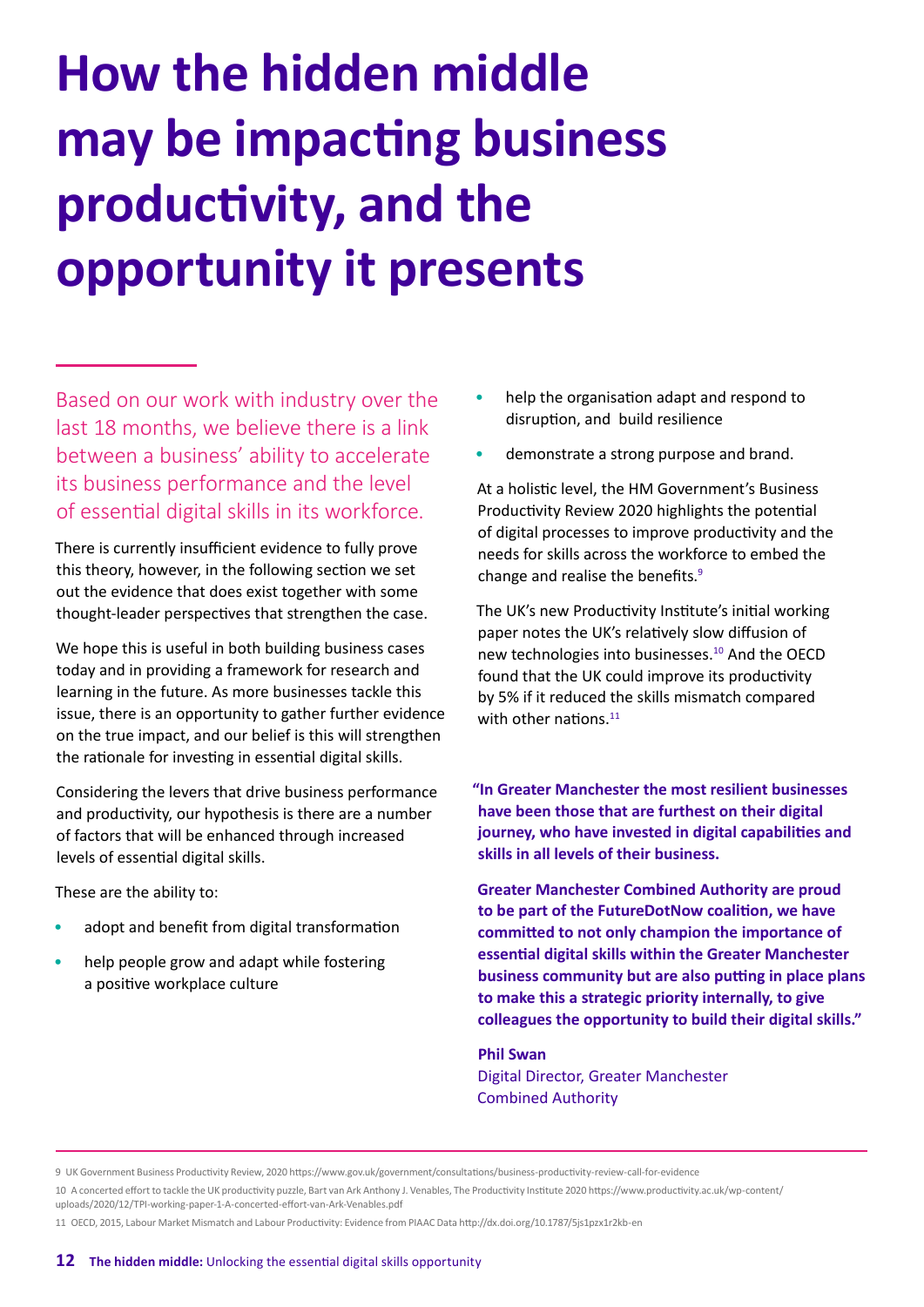

### LEADER PERSPECTIVE

**PwC UK**

**It's only relatively recently that businesses have started to recognise the benefits of adopting a digital mindset. And, arguably even more recently that they've realised just how much a digitally enabled workforce has a direct link to productivity.** 

The pandemic has widened this gap with a lot of evidence clearly demonstrating the success of those businesses who have embraced the use of technology, quickly pivoting their business to adapt to a new way of working. While many of us have been working from home and navigating the disruption that the pandemic has brought into our lives, the question of productivity, across the board, has become far more apparent.

Over the past two years PwC has focused on investing in developing our people to improve our collective digital mindset. Encouraging individuals from administrators to partners to take part in opportunities to learn new digital skills, with the majority of them doing this virtually.

#### **We know from previous experience that developing digital skills across our teams, helps our people to collaborate more effectively.**

Some years ago we fully embraced cloud technology across our global Network, and with the help of Digital Accelerators, virtual Digital Academies and the Digital Lab, our online digital asset sharing platform, we have made it easier for our people to learn, work and share with an intelligent digital mindset.

This has helped to bring more diverse teams together with differentiated skills to help solve our clients most important problems.

We recognise that we came into the pandemic with a strong digital base to start from, COVID allowed us to accelerate that baseline and forced us to explore what we were able to do. As we continued to encourage our people to improve their digital mindset, they have told us that they're feeling more engaged and invested in. As a business, we have experienced a noticeable uptick in efficiencies, reduced costs and continued improvements in the quality and consistency of the work we do for our clients.

**Sunil Patel** Chief Data Officer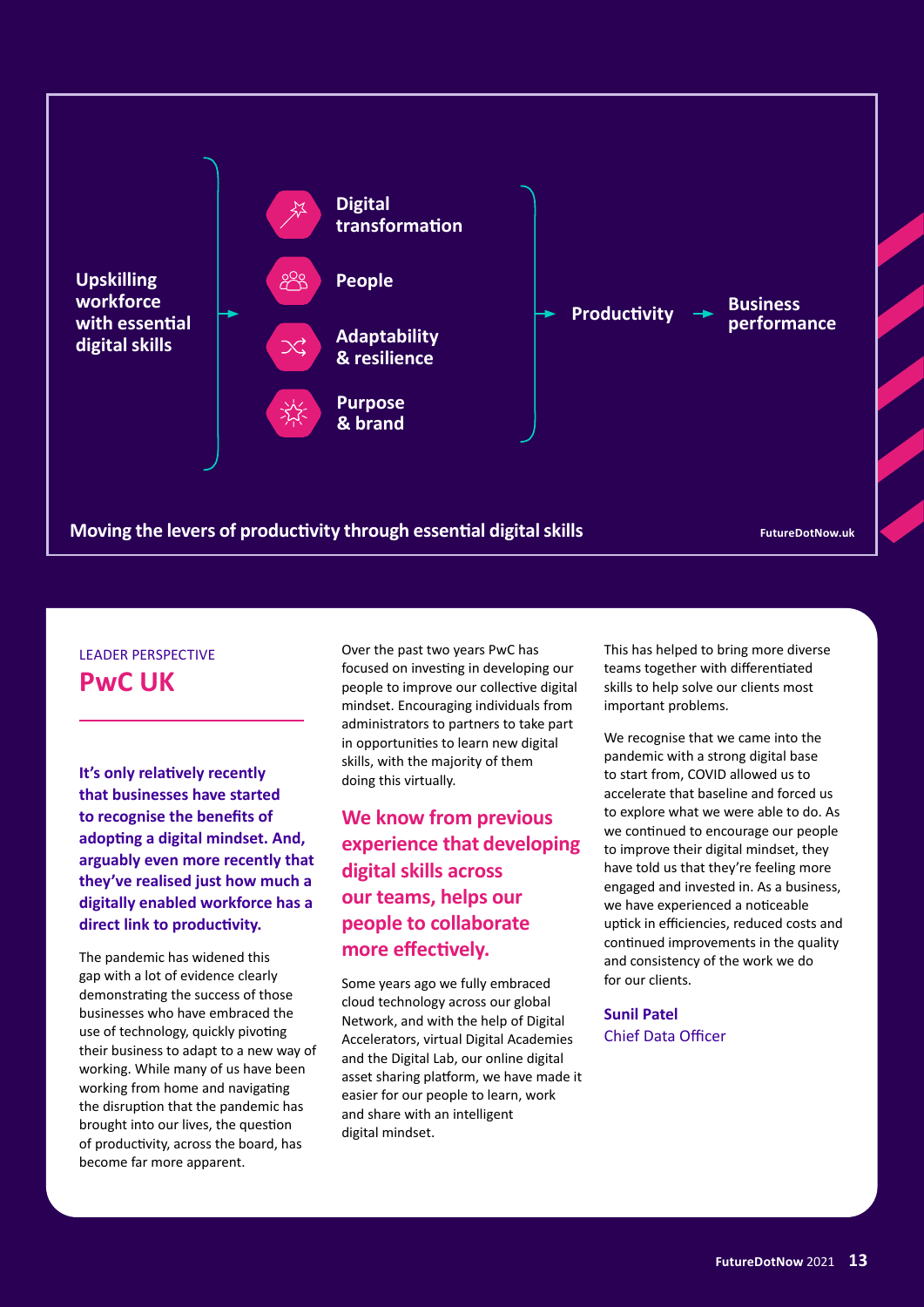# **Ability to adopt and benefit from digital transformation**

The impact of digital transformation on productivity is well reported but less documented is the relationship between the level of workforce digital capability and the ability of an organisation to drive digital transformation.

In 2020 BeTheBusiness and Mckinsey found that "employee openness to technology is the biggest predictor of implementation success [of technology adoption projects]." **<sup>12</sup>**

Our hypothesis is that a lack of essential digital skills in the workforce, and in the customer base and supply chain, risks hampering digital adoption and slowing the pace of transformation. Both in terms of internal business transformation programmes, such as the replacement of legacy systems, and external programmes, such as the use of online customer engagement channels.

Encouraging adoption by customers requires employees that are confident with using and explaining digital services. FutureDotNow members report that as employees improve their digital skills and confidence, they are better able to understand and anticipate customer needs.

12 The UK's technology moment – why 2020 can be the year that changed our trajectory on tech, bethebusiness and Mckinsey, 2020 [https://www.bethebusiness.](https://www.bethebusiness.com/media/ the-uks-technology-moment-why-2020-can-be-the-year-that-changed-our-trajectory-on-tech/ ) [com/media/the-uks-technology-moment-why-2020-can-be-the-year-that-changed](https://www.bethebusiness.com/media/ the-uks-technology-moment-why-2020-can-be-the-year-that-changed-our-trajectory-on-tech/ )[our-trajectory-on-tech](https://www.bethebusiness.com/media/ the-uks-technology-moment-why-2020-can-be-the-year-that-changed-our-trajectory-on-tech/ ) 

**Being able to book annual leave online, manage timesheets, check your payslip are all part of the essential digital skills for life and work.**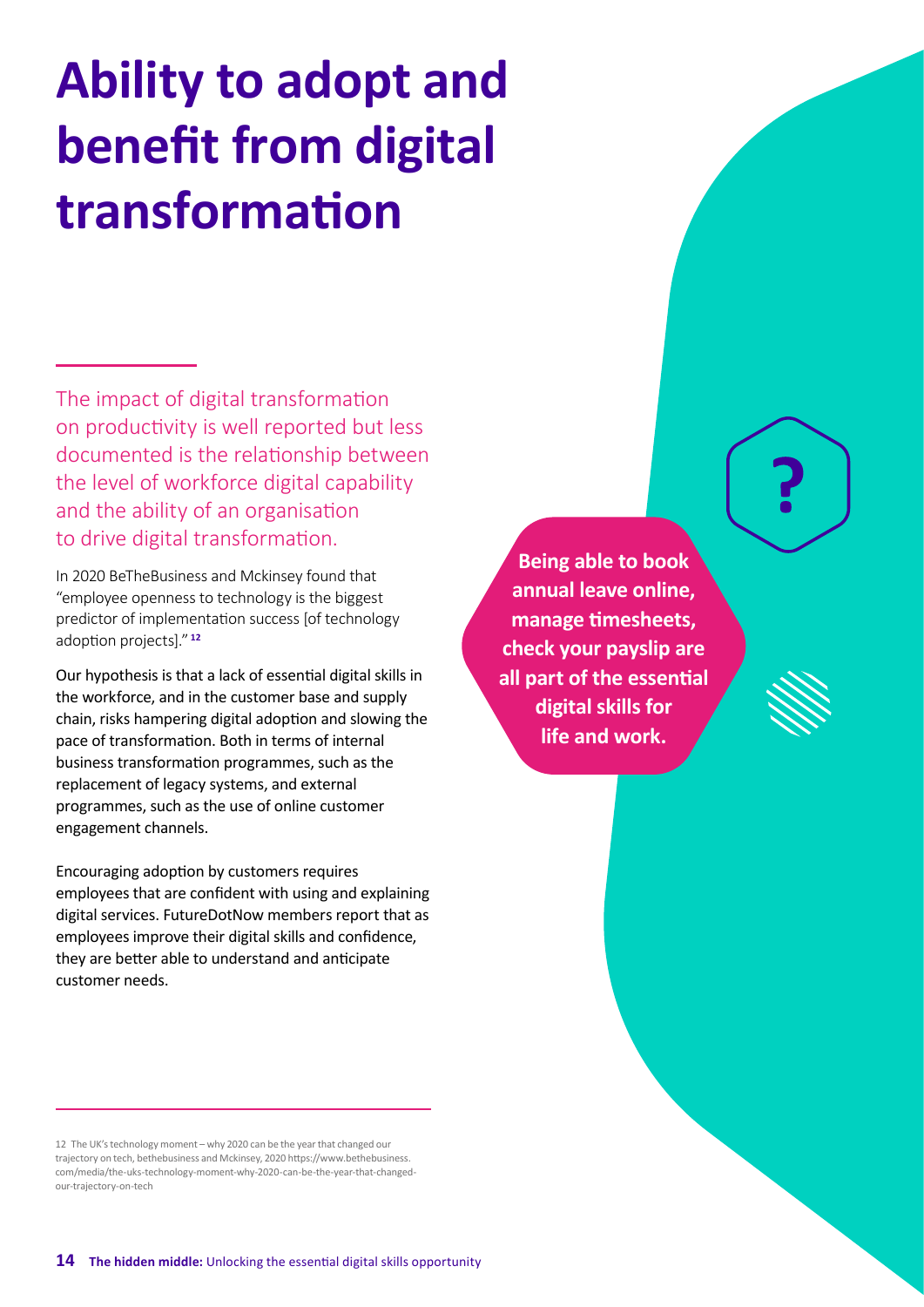#### CASE STUDY **Marks and Spencer**

**Building the digital and data capabilities of our colleagues is something we've been working hard on over the last few years and is a central part of the M&S transformation.** 

As an international business with 80,000 colleagues who work in stores and support centres in over 60 countries, this is a huge undertaking – but we're very much aware of the importance of developing a data driven and digitally enabled culture. It's crucial to the future of our business, and while there is still more for us to achieve, we're pleased with the progress we've made so far.

In 2018 we created the world's first ever Data Academy in retail, launching an 18-month level four apprenticeship to upskill colleagues through data. Since then, over 200 colleagues have graduated from the scheme with a fully accredited qualification in Data Analytics, and we've boosted our data academy further by adding a Data Technician programme to help us reach and upskill even more colleagues.

#### **Alongside formal qualifications, we've also made sure training is available to anyone that wants or requires it.**

From giving each and every store colleague access to online learning modules, to hosting a virtual 'Power BI' training event for 3000 of our store managers last quarter.

Our increased collective understanding and proficiency in cutting-edge visualisation tool 'Power BI' has revolutionised the way we review performance across our business, both at a store level and at a leadership level (as sponsored and modelled every day by our retail directors).

While we have already made great strides on our data journey, it is far from over yet. We have huge aspirations to see a further step-change in our colleagues' capability, maturity, and confidence in using the digital tools available to them via our leading BEAM Academy.

When it comes to driving positive and meaningful change, we're big believers that we must all work together – which is why we're a proud member of the FutureDotNow coalition. Only by pooling together our collective insights and might will we overcome the growing skills gap and empower the UK to thrive in a digital future.

**Suzanne Howse** Head of Enterprise Data

### CASE STUDY **Cabinet Office**

**Our current and future workforce are the enablers to capability building, sustainability, a more equal and fair world for all and economic growth.** 

For the civil service, the challenge and opportunity we face is no different to any other organisation. We all recognise that enabling the development of skills in others creates a more informed, creative, innovative workforce able to use the tools to do their jobs. We also recognise that developing skills and in particular digital skills, enables our workforce to seek out new opportunities to improve themselves, their processes and the

world around us. The starting point is the essential digital skills that everyone in our workforce needs to have and that open up a world of other possibilities.

Our role as a large employer surrounded by the communities we serve is to ensure our workforce not only have the skills to do their jobs, and do their jobs as best they can for all users around us but also to recognise and appreciate the effect that the onwards impact those possibilities have on improvements that can be enabled in the communities.

**Upskilling the wider workforce and our communities in digital skills enables a new way of approaching problems** This enables more and more people to think with a systems lens, to think about the wider view of a situation and in the world we operate. This enables our colleagues to best deliver policies, capabilities and services which best meet our users needs.

**Roxane Heaton** Director, Digital Data and Technology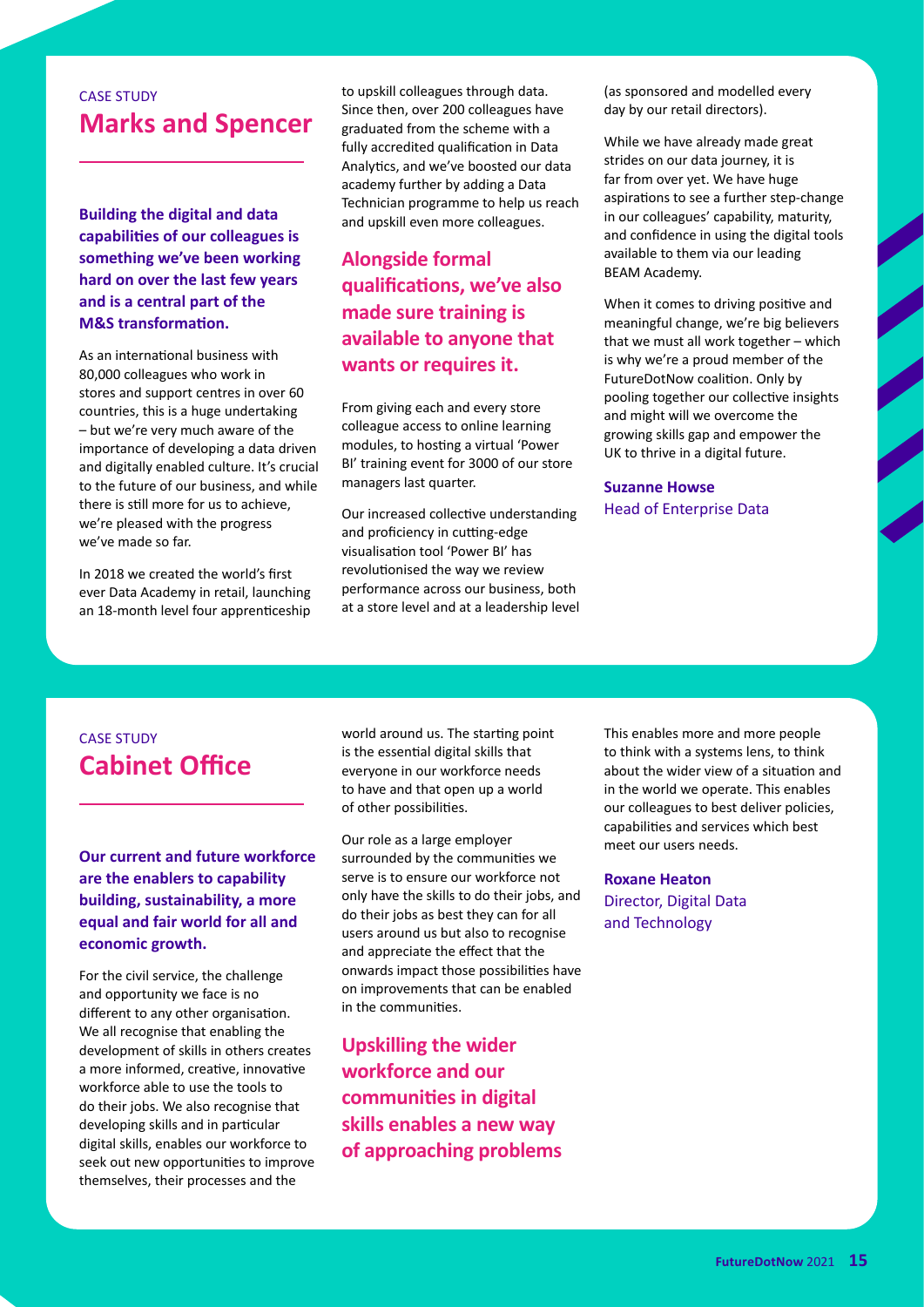# **Ability to help people grow and adapt while fostering a positive workplace culture**

There is wide recognition of the increasing need for digital skills across many business functions, and as businesses evolve, new talent gaps emerge.

Upskilling staff with essential digital skills has benefits for business, with FutureDotNow members like Heathrow demonstrating that upskilled employees are using new skills to improve their job performance, advance their careers and take on new responsibilities. This creates opportunities for business to address talent gaps through existing talent pools by unlocking hidden potential, not just by recruiting new people.

Improved digital capability also helps individuals improve personal resilience, from health and wellbeing through to future employability.

The 2020 Lloyds Consumer Digital Index found that people with high digital engagement report significant lifestyle and well-being benefits. For example, 87% say it helps them to connect better with friends and family and 44% say it helps them to manage physical and mental well-being.

The 2019 DCMS report *No Longer Optional: Employer demand for Digital Skills* describes digital skills as "essential entry requirements for two-thirds of UK occupations".<sup>13</sup>

The good news is improving digital skills is also rising up the priority list for employees. Recent research from Microsoft reports 59% of employees say developing their digital skills will be important to their employability after COVID-19.<sup>14</sup> This is supported by findings from Good Things Foundation, with dramatic increases in the number of employed people accessing their online digital skills courses during the pandemic, overtaking their traditional learners (unemployed and retired) for the first time. These findings suggest that helping people improve their digital capability could be part of the employer value proposition (EVP).

> **Could someone without essential digital skills apply for a job in your business?**

13 No Longer Optional: Employer demand for Digital Skills, 2019 [https://www.](https://www.gov.uk/government/publications/current-and-future-demand-for-digital-skills-in-the-workplace) [gov.uk/government/publications/current-and-future-demand-for-digital-skills](https://www.gov.uk/government/publications/current-and-future-demand-for-digital-skills-in-the-workplace)[in-the-workplace](https://www.gov.uk/government/publications/current-and-future-demand-for-digital-skills-in-the-workplace)

14 Unlocking the UK's potential with digital skills, Microsoft, 2020 [https://www.](https://www.microsoft.com/en-gb/home/digital-skills/unlocking-potential/) [microsoft.com/en-gb/home/digital-skills/unlocking-potential/](https://www.microsoft.com/en-gb/home/digital-skills/unlocking-potential/)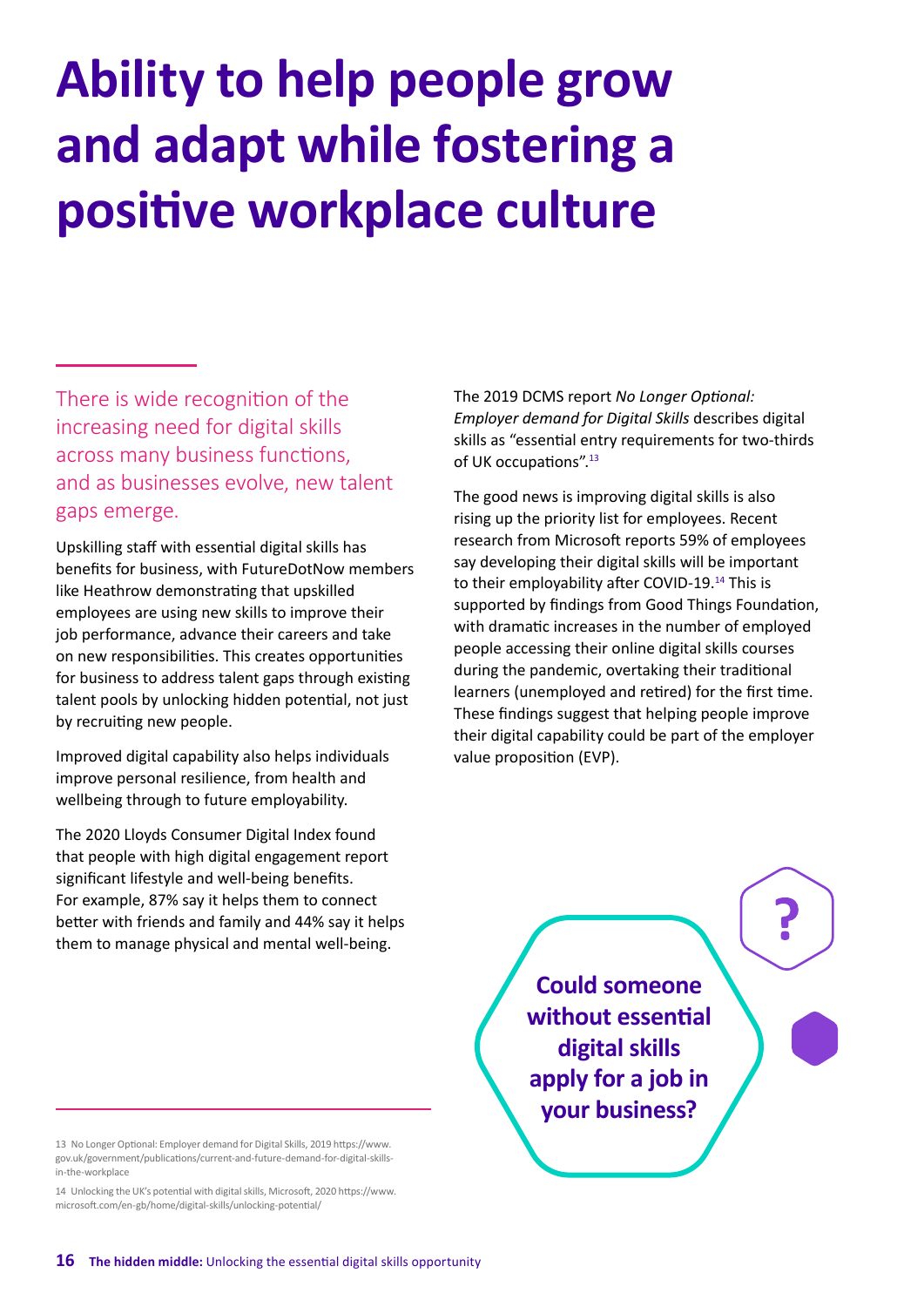#### CASE STUDY **Heathrow**

**At Heathrow we have always looked at ways we can use technology to support efficiency and productivity and digitalisation is a key enabler. As part of the journey we are on, we rolled out a digital workplace initiative, with Microsoft Office 365 at its core, to all Heathrow employees.** 

This provides colleagues with the ability to connect online, anywhere across the airport at any time, it allows colleagues to work from any location and collaborate with colleagues in different locations.

As part of the roll out we wanted to encourage people to learn about all the tools and understand how they, as individuals, could use them to add value to their day to day work as well as grow their own skills.

An area we are hugely proud of is the response to Power Apps, which provides a no/low code capability for developing solutions by the individuals and teams who will be using them. This tool was picked up by one colleague who used it to develop a translation app to help colleagues communicate with travellers and what followed was a ground swell of interest that became a community of citizen developers across many departments at Heathrow.

The community developed apps that organisationally provided efficiency and improved productivity by removing 75,000 pages of paperwork from processes and reducing data entry by nearly 1,000 hours.

For the individuals it grew their confidence in digital tools and how they can be used to enhance their day to day working life. This confidence and the initiatives they took led to promotions, as well as career changes into more technical roles, where they could deepen their understanding of the technology and take on more responsibility of supporting colleagues in building more tools

and digitally transforming legacy processes.

This has helped build a more creative and empowering culture amongst the workforce. We continue to offer comprehensive learning and development opportunities for Power App developers as well as a Digital Academy offering content from our different platform providers for all colleagues. We have an area for training, a thriving Yammer community and a busy Teams group all sharing ideas and knowledge. We have events running almost weekly, showcasing different skills as well as show and tells to inspire others at Heathrow. We are continuously learning.

**Leanne Lynch** Director of Technology and Cyber Defence

#### LEADER PERSPECTIVE **Accenture**

**Tomorrow's businesses will need digital skills at every level. Their ability to meet changing customer expectations, improve business performance, increase productivity, drive innovation and create 360degree value for multiple stakeholders will rely more and more on their ability to embrace digital technology.** 

To deliver on this promise, the workforce of the future must be supported with continuous learning around essential digital skills.

Organisations must come together to offer relevant training and coaching; driving the reskilling and upskilling of their people, as well as the broader labour market.

It is through a strong foundation of essential digital skills that organisations will be able to unleash the full potential of their talent, shape responsible, resilient businesses and drive sustainable growth.

**Simon Eaves** CEO, UK & Ireland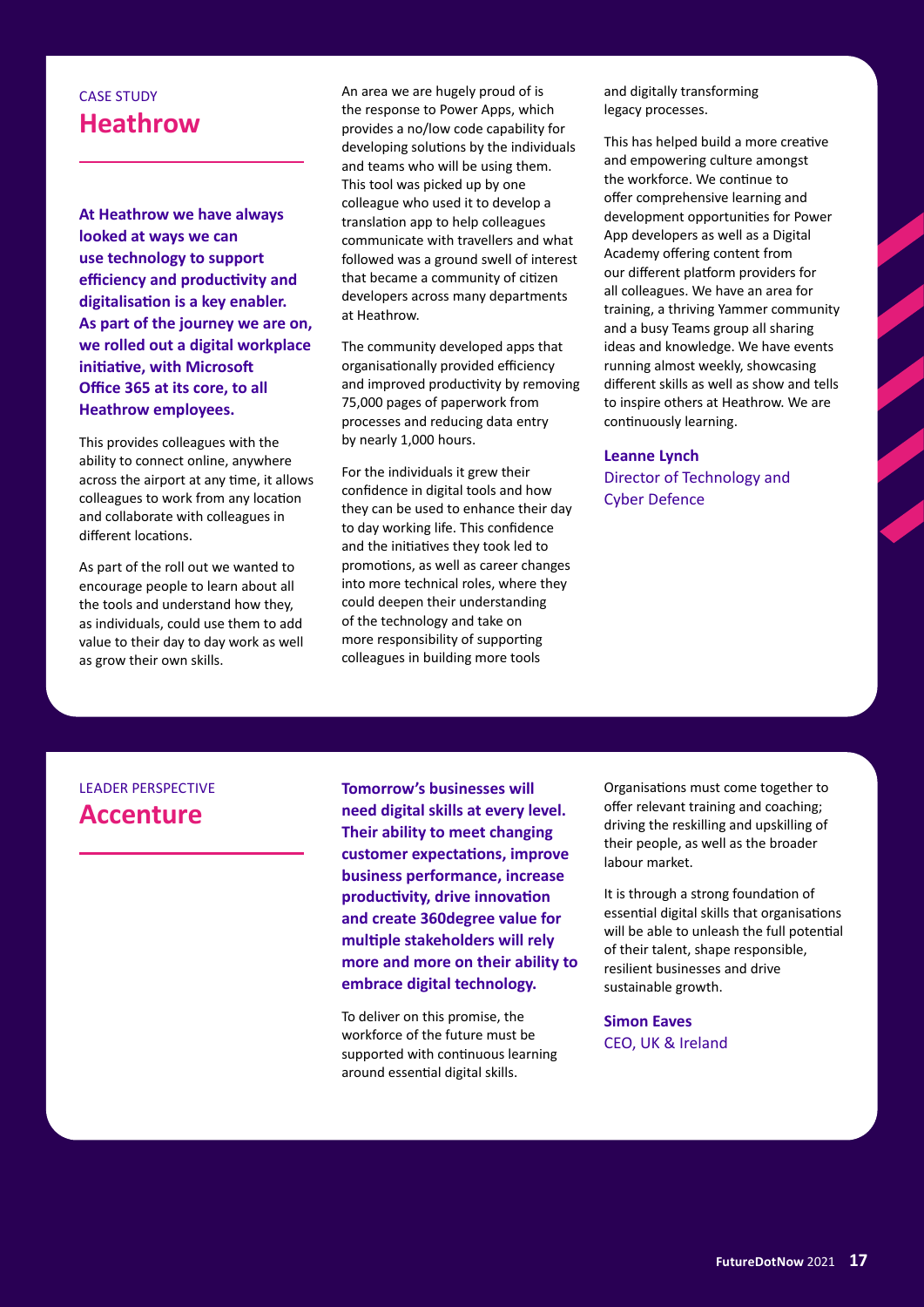# **Ability to help the organisation adapt to disruption and build resilience**

During the pandemic business had to react rapidly to changing events, including altering locations staff worked from, their service delivery models and creating new products and routes to market.

For many, digital capability was at the heart of that response. From ensuring team members were able to stay informed, safe and secure, through to retaining the capability to enable the business adapt and respond.

The pandemic has resulted in exceptional circumstances, but business environments constantly evolve and change, along with consumer needs and expectations. As PwC reports, the rate of digital change, and hence the demand for digital skills, is predicted to increase after the pandemic.15 And the digital skills that are essential will grow. Today the ability to securely send a message to a colleague or use a spreadsheet are essential skills. These skills will not have been essential 10 years ago. What new skills will be essential 10 years into the future?

Whether the next opportunities lie in no/low-code platforms, artificial intelligence, data science, robotics or something else.

**Today's essential digital skills will form the foundations that build digital confidence and facilitate continued personal growth and lifelong learning in a world when the only thing that is constant is the pace of change.16**

15 5 New World New Skills, PWC, 2021 <https://www.pwc.com/gx/en/issues/upskilling.html> 16 Lifelong learning for opportunity and growth", HM Government, 2021 [https://www.gov.](https://www.gov.uk/government/publications/skills-for-jobs-lifelong-learning-for-opportunity-and-growth) [uk/government/publications/skills-for-jobs-lifelong-learning-for-opportunity-and-growth](https://www.gov.uk/government/publications/skills-for-jobs-lifelong-learning-for-opportunity-and-growth)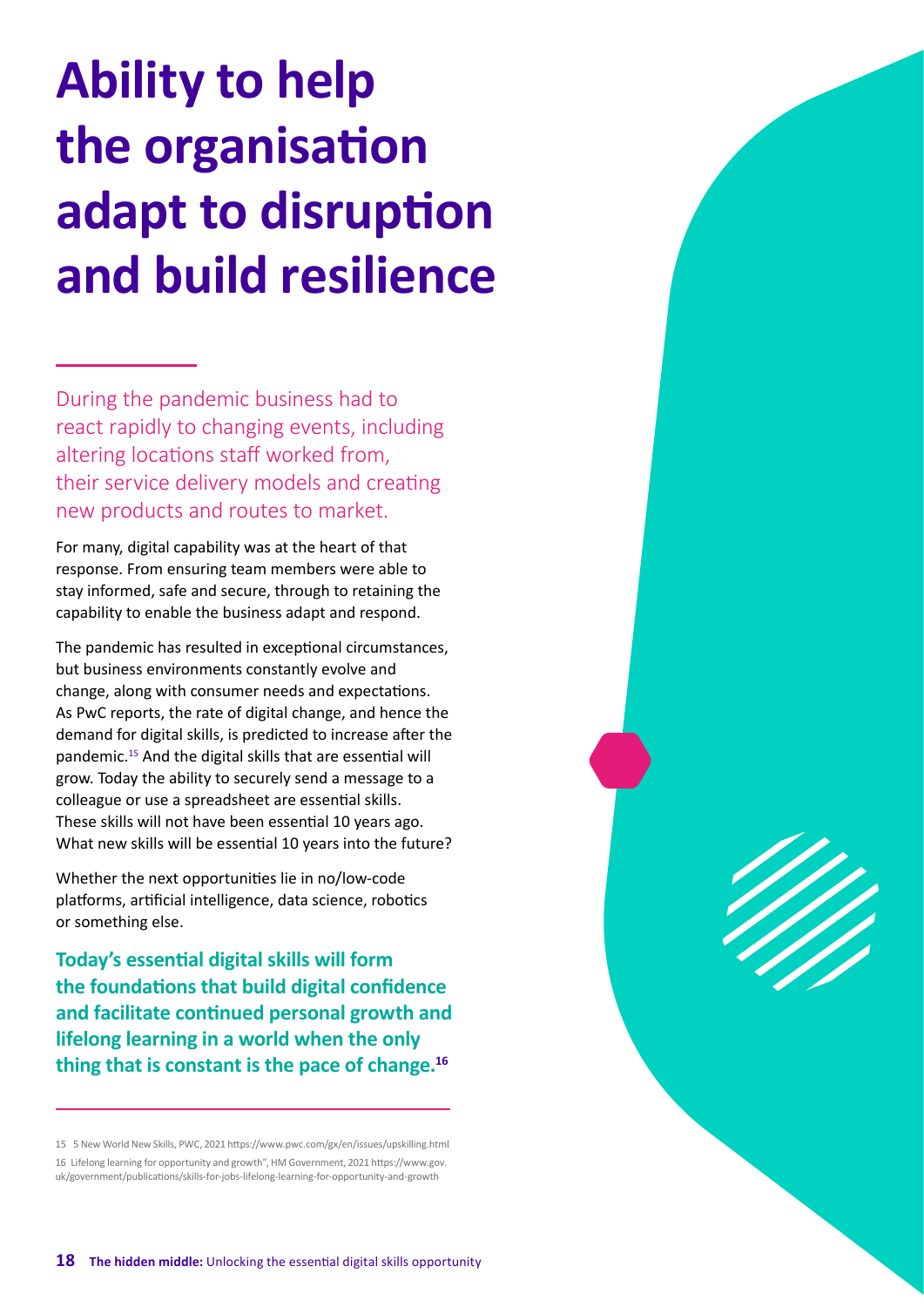### CASE STUDY **Nationwide Building Society**

**Having to respond to the pandemic accelerated Nationwide's existing need for specific workforce capabilities – in particular adaptability and digital skills.** 

We very quickly had to redeploy colleagues to support teams that were experiencing increased levels of demand, where the digital learning curve was steep and ways of working were very different.

In our member facing, retail community, traditional face-to-face skills had to be enhanced by telephony, video and digital capability as frontline workers adapted to a multi-skilled

approach based on changing member needs. This need to adapt was true of all functions and role types with learning being continually shared to deliver the best possible outcomes for our members.

Working in this way was possible thanks to our digital platforms (such as Microsoft Teams and Yammer) and a growing number of employee networks where a sense of community could thrive by using the technology available.

Communities were also created externally, outside of Nationwide, with colleagues using social media to help find new opportunities and give advice to those who had found themselves out of work during the pandemic.

**Taking proactive steps to understand the digital confidence of our colleagues was key.**

This helped us to give us a sense of the capability gap and the level of digital skills transformation we'd need to deliver across the organisation.

A 'Reimagining Work' survey helped us to understand how people would like to work in the future and how technology could enable that future – with a focus on 'how' and 'where' people work.

There was also the opportunity for more digitally native 'Emerging Talent' to share their digital skills in support of other colleagues, whilst in return gaining from the deep member-facing insight and experience we have across our diverse workforce.

#### **Chris Bleakley** Director of Resourcing

#### LEADER PERSPECTIVE **techUK**

**Throughout the pandemic, we have seen an increase in people recognising the importance of essential digital skills and signalling their interest in acquiring these skills through short online courses.** 

We need to use this momentum coming out of the pandemic to drive the UK's digital skills base and build a culture of lifelong learning as there is a growing mismatch in the demand and supply of digital skills in the UK. The aim of FutureDotNow to inspire behavioural change is central to this.

We must not lose sight of the bigger structural shifts that are taking place in the global labour market and in particular the impact of automation. People in education today will enter a labour market that is likely to have been significantly re-shaped by emerging technologies. Concerted action to drive digital skills will futureproof businesses against this and skills shortages that are becoming increasingly prevalent. This presents a large challenge as we do not yet have the infrastructure and resources we need to inspire, direct, retrain and reskill people.

As we work with Government to develop its skills strategies, industry is not standing by. As well as upskilling and retraining their own staff, companies are looking at how they can open these tools and provide skills to the wider public.

The UK tech sector understands our increasing dependence on digital and that the talent pool needs to be widened. Perhaps most importantly that nobody should be left behind. Everyone, who wants to, should have the ability and confidence to take advantage of our digital future.

**Jacqueline de Rojas CBE** President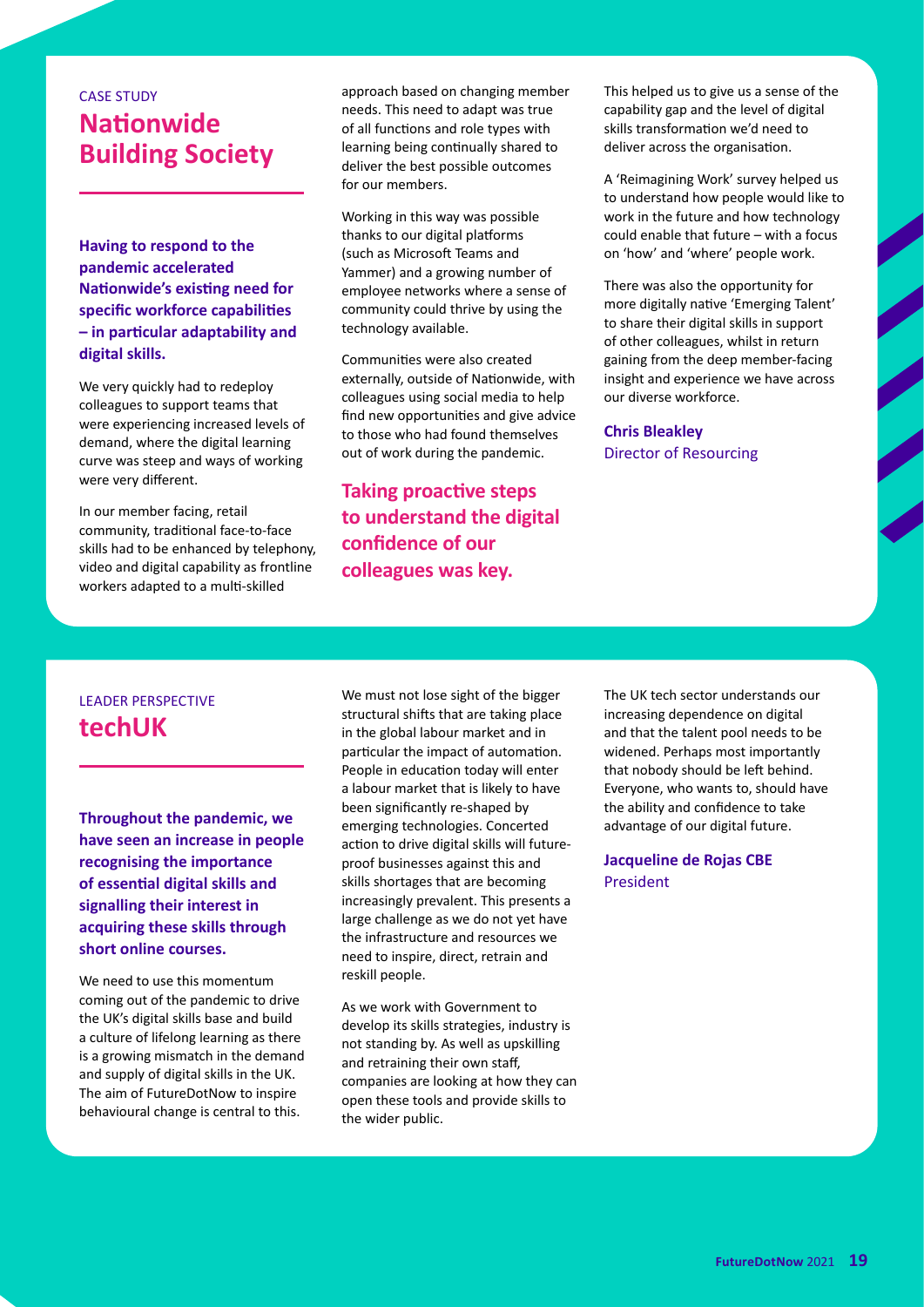# **Ability to demonstrate a strong purpose and brand**

Lockdown highlighted the importance of digital for individuals and their communities.

It brought new dependencies, including children needing to be online to access education at home, adults needing to work digitally, and people who were shielding needing digital to access essential supplies.

As a result, understanding of the digital divide and its implications has become part of the public consciousness.<sup>17</sup>

Many companies are now publicly helping people engage with the digital world, through the provision of devices, access to data and through initiatives to help them rapidly build skills.

This type of socially responsible activity is likely to positively influence perception of brands by employees, consumers and socially responsible investors.18

**42% of millennials said they have begun or deepened a business relationship because they perceive a company's products or services to have a positive impact on society and/or the environment.**

17 Demos' People's Commission on life after the pandemic drew on the contributions of 50,000 citizens and found that people were aware of the risks and harms of the digital divide and supported action to close it, Build Back Stronger, Renew Normal: the People's Commission on Life After Covid-19, Demos 2021 [https://demos.co.uk/project/build-back-stronger](https://demos.co.uk/project/build-back-stronger/)

18 Deloitte's 2019 Global Millennial Survey found that 42 percent of millennials said they have begun or deepened a business relationship because they perceive a company's products or services to have a positive impact on society and/ or the environment, [https://www2.deloitte.com/cn/en/pages/about-deloitte/](https://www2.deloitte.com/cn/en/pages/about-deloitte/articles/2019-millennial-survey.html) [articles/2019-millennial-survey.html](https://www2.deloitte.com/cn/en/pages/about-deloitte/articles/2019-millennial-survey.html)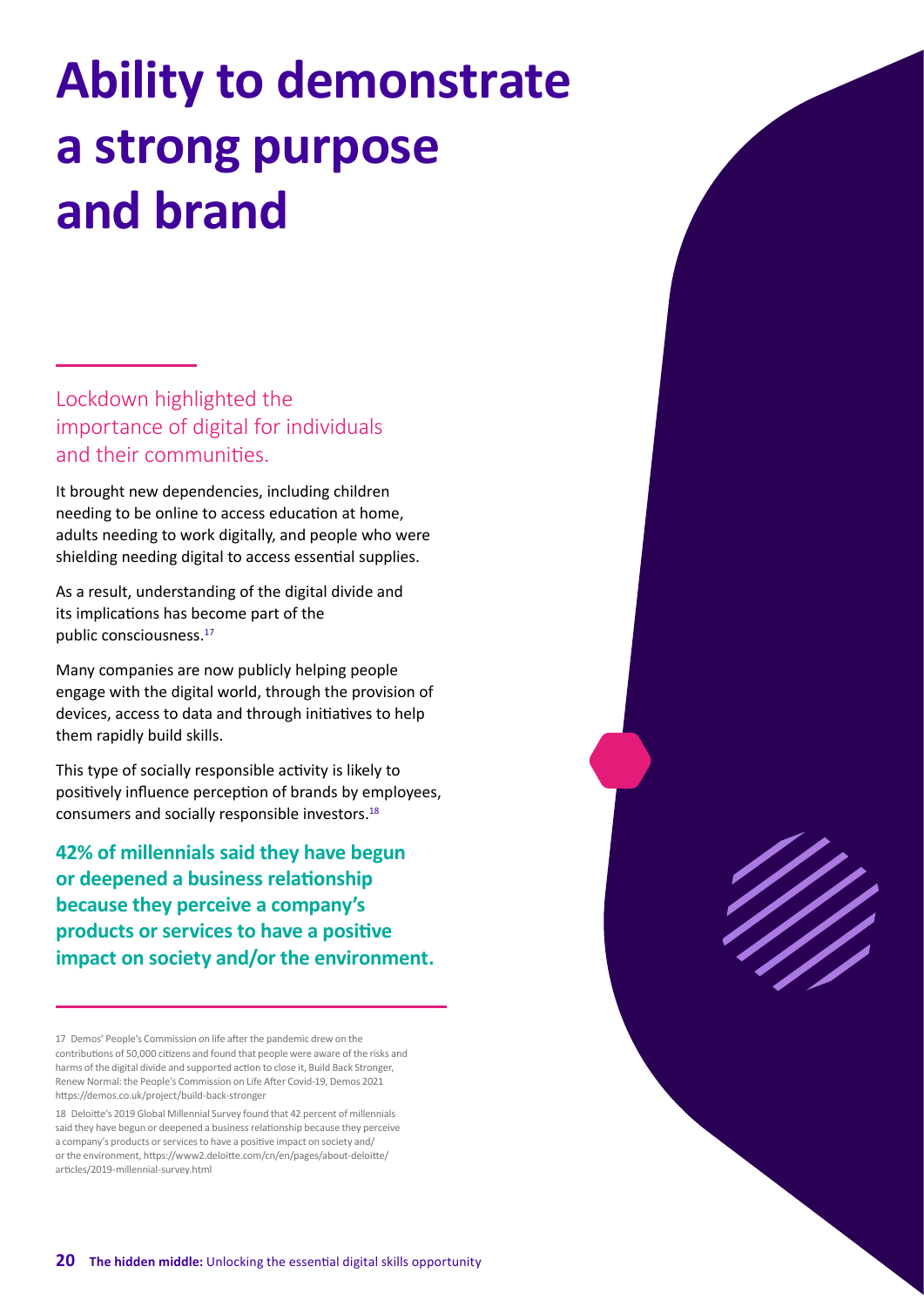#### CASE STUDY **BT**

#### **So much of life is about the connections between us, and so many connections happen because of tech. At BT, we connect for good.**

We help people do what they need to do – in their home life and in their work life. And because connectivity powers ideas, coalitions, progress and the planet, we are continually innovating and doing our best to enrich lives across the UK and beyond.

**To help people make the most of life, we recognise it's not just having access to tech. It's having the confidence to use it.** 

This fundamental insight lies behind the BT Skills for Tomorrow<sup>19</sup> programme, and underpins our commitment to FutureDotNow. It also makes good business sense – not just for BT but for the prosperity of the nation.

One of our collaborations is the Tech Tips<sup>20</sup> campaign we created with ITV during the first phase of lockdown. We broadcast digital skills lessons to the nation, bringing mini video lessons fronted by celebrities to living rooms everywhere. The idea was to help people do the things they wanted to be able to do in bite-size, easily learnable ways – and make it feel fun and achievable. 5.7 million people learned something or felt more confident as a consequence.

We understand there is no silver bullet to fix what many describe as an invisible problem – a pervasive digital skills gap that is beginning to widen across society.

It's not just people who find themselves left behind in their twilight years – it can be people who work with you and me who struggle with ever-changing software and hardware, and worry about not being able to help their children or succeed at work. We believe the connections between us light small sparks of confidence that lead to something special: a brighter, more sustainable future – for everyone.

#### **Kerensa Jennings** Group Director of Digital Impact

19 <https://www.bt.com/skillsfortomorrow/> 20 <https://www.bt.com/tech-tips>

### CASE STUDY **Lloyds Banking Group**

**It is no secret that technology can power positive change. It enables great customer experiences, connects people to essential services and facilitates rapid innovation.** 

At the heart of it, shaping and consuming it, are people. As a UK-centred organisation with the purpose of Helping Britain Prosper, we have long recognised digital as a lever for an inclusive society and thriving economy. Six years ago, setting sail on a multi-brand digital transformation, early steps prioritised our colleagues' confidence and capability.

Whether building tech solutions in Manchester or providing financial advice in Margate, our Digital Champions programme inspired colleagues to help themselves, to help others.

Since 2018 we have taken the inside-out, providing support and inspiration to small businesses, jobseekers and people across the UK. Whether providing local friendly faces, on-demand learning or interactive webinars, the Lloyds Bank Academy (and now Bank of Scotland too!) is free anytime, anywhere to anyone. Underpinned by the Essential Digital Skills framework, we help people get to where they want to go.

We are always listening, learning and evolving. We open-source our data and work with partners to measure the UK's Essential Digital Skills, sharing for the benefit of all. The 2021 Consumer Digital Index<sup>\*</sup> shows that now, more than ever, work is a key motivating

force. 28% of UK consumers have upskilled through working from home, and now 64% acknowledge they would improve their digital skills if it would progress their role or securing a better job.

There has never been a better time for employers to listen to this – learn from what people are feeling, and evolve the way they engage the UK public on lifelong learning. Large employers like us, must work together to truly invest time and energy in making sure everyone has the opportunity to meet their potential in an increasingly tech-powered world.

**Jemma Waters** Head of Responsible **Transformation** 

\*The 2021 UK Consumer Digital Index is being published in two parts, with the next essential digital skills benchmark due in September.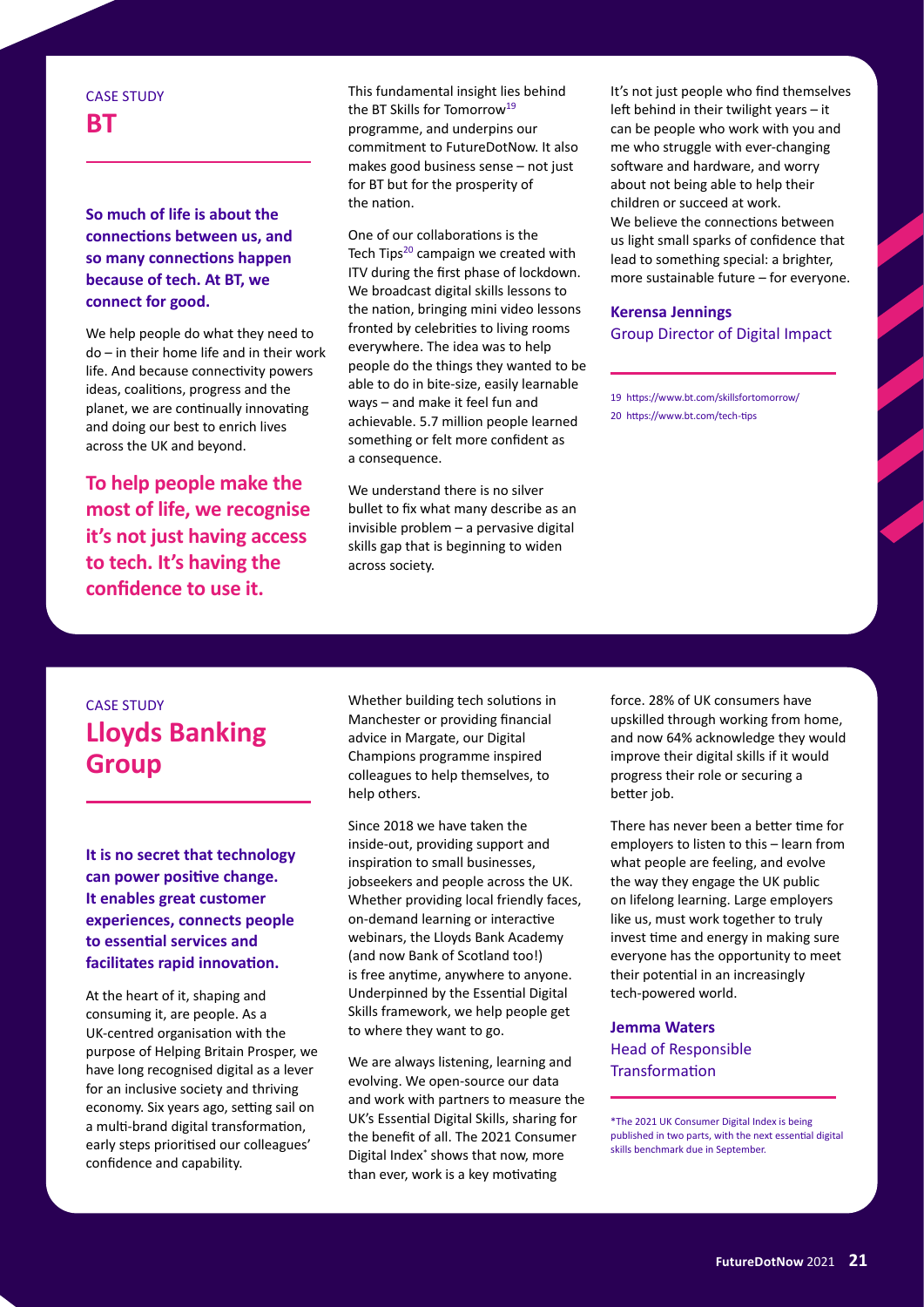# **Understanding the essential digital skills in your organisation**

**Every business is different. This infographic is intended to help you understand the likely essential digital skills gap among your employees, supply chain and customers.** 

**It shows data from the 2020 UK Consumer Digital Index (CDI) by geographic region, size of business, and business sector.** 

**The CDI contains further information that you may find helpful, including on motivation, breakdown by age and on people who are not in employment.**

**The 2021 UK Consumer Digital Index will be published in two parts, with the next essential digital skills benchmark due in September.**

**Percentage of employees with essential digital skills for work in key sectors:**



**Percentage of employees with essential digital skills for work by size of business:**

**Enterprise (>5000 Employees) 50%**

**Mid-market (1000-5000) 58%**

**Upper SMB\* (250-999) 52%**

**Lower SMB\* (100-249)** 

**44%**

**Small organisation (1-100) 45%**

**If you want to take action there are services in the FutureDotNow Playbook that will help you do this.**

**[https://FutureDotNow.uk/digital-skills-playbook](https://futureDotNow.uk/digital-skills-playbook/)**

\*SMB = Small Medium Business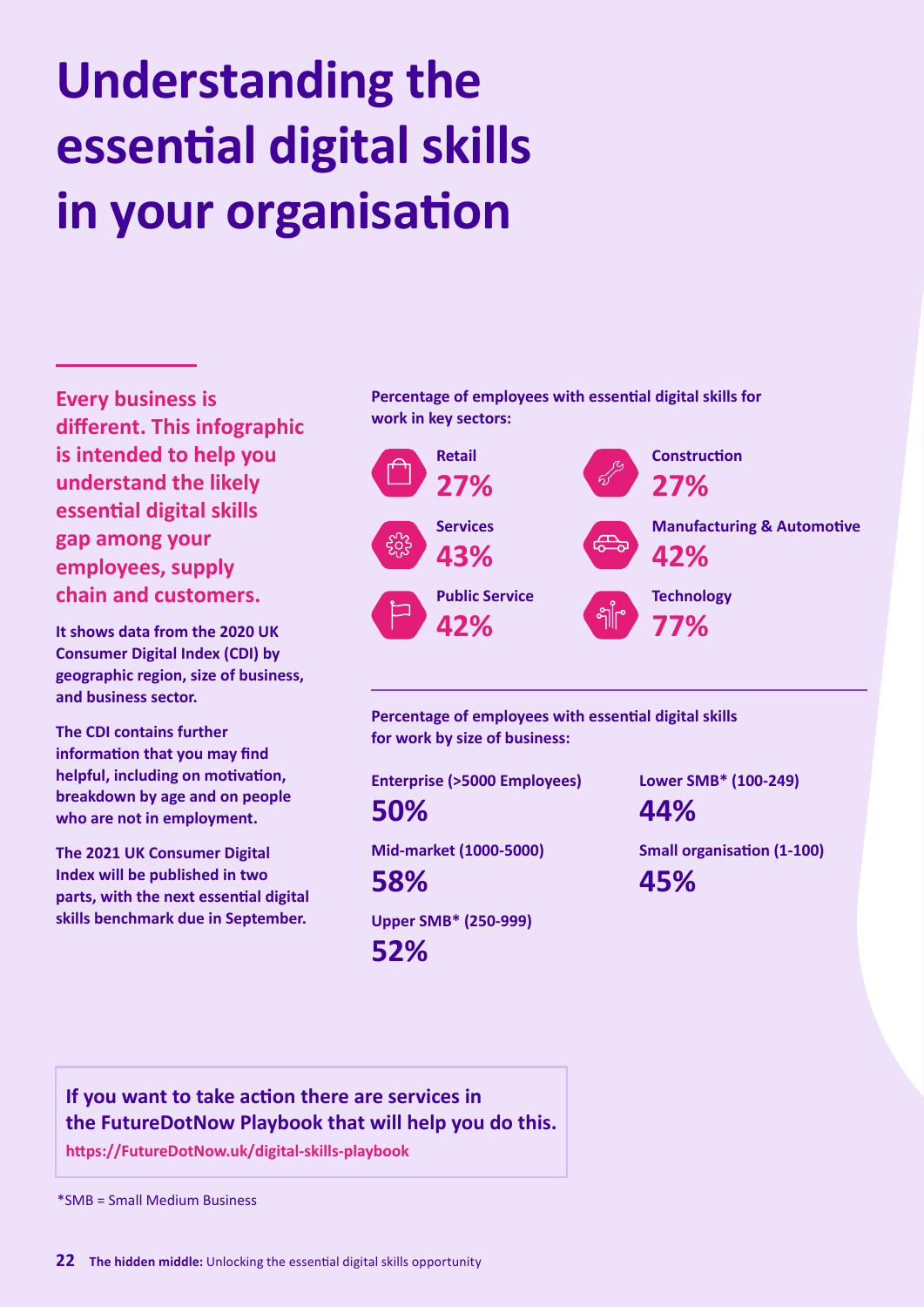

Data has been aggregated to a level that ensure statistical significant populations in the underlying data. More information on the Lloyds CDI methodology can be found at: [https://www.lloydsbank.com/banking](https://www.lloydsbank.com/banking-with-us/whats-happening/consumer-digital-index/essential-digital-skills.html)[with-us/whats-happening/consumer-digital-index/essential-digital-skills.html](https://www.lloydsbank.com/banking-with-us/whats-happening/consumer-digital-index/essential-digital-skills.html)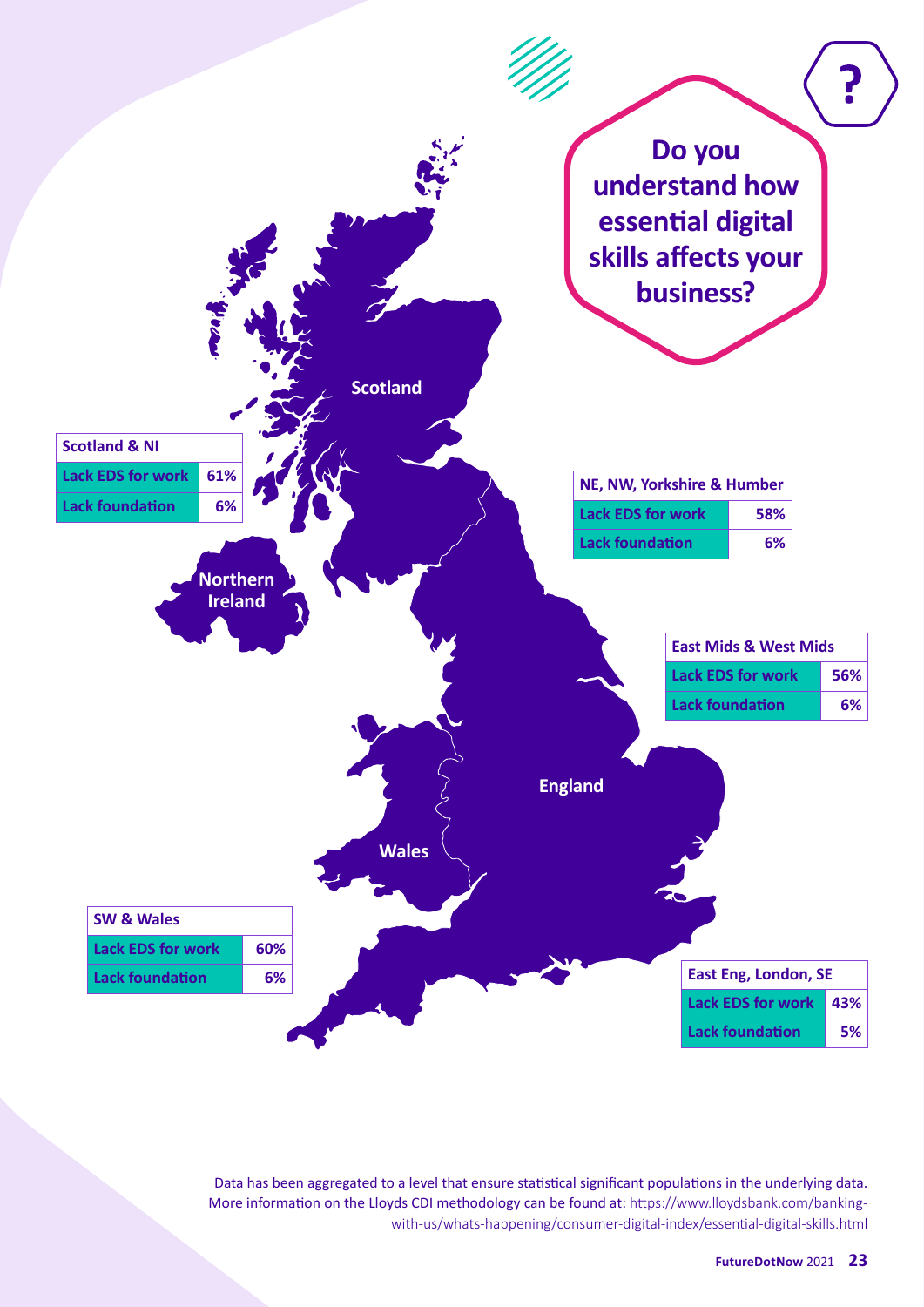## **The FutureDotNow approach**

### **We create the impetus for change**

**…this creates insights into the issue and stimulates demand; making organisations want to do something about it.**

**Businesses see the case for change**

future

### **We help industry to make it happen**

**…this is the core of what we do. We are creating and collating tools, resources, and connections that help businesses to affect real change and upskill at scale.**

**High profile businesses talking about the action they are taking creates further impetus**

### **We create a movement and strong community**

**…by growing the membership and creating a platform for others to share their stories and inspire others we will start to create momentum.**

**Businesses start making an impact and this makes others want to join**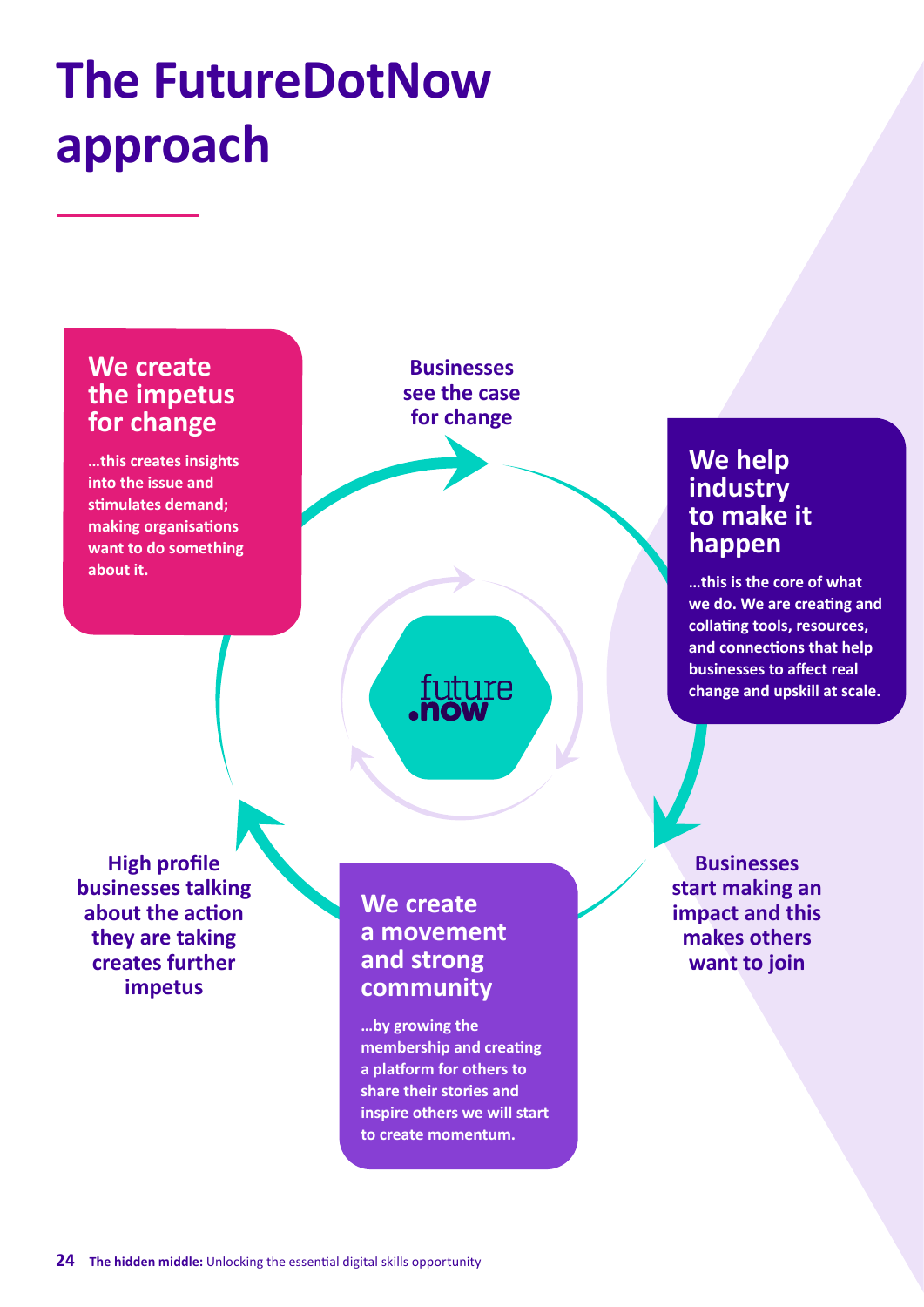# **How FutureDotNow can help you get started**



**Next comes pilot implementation, before testing and scaling your programme. Find out more at: [https://FutureDotNow.uk/digital-skills-playbook](https://futureDotNow.uk/digital-skills-playbook/ )**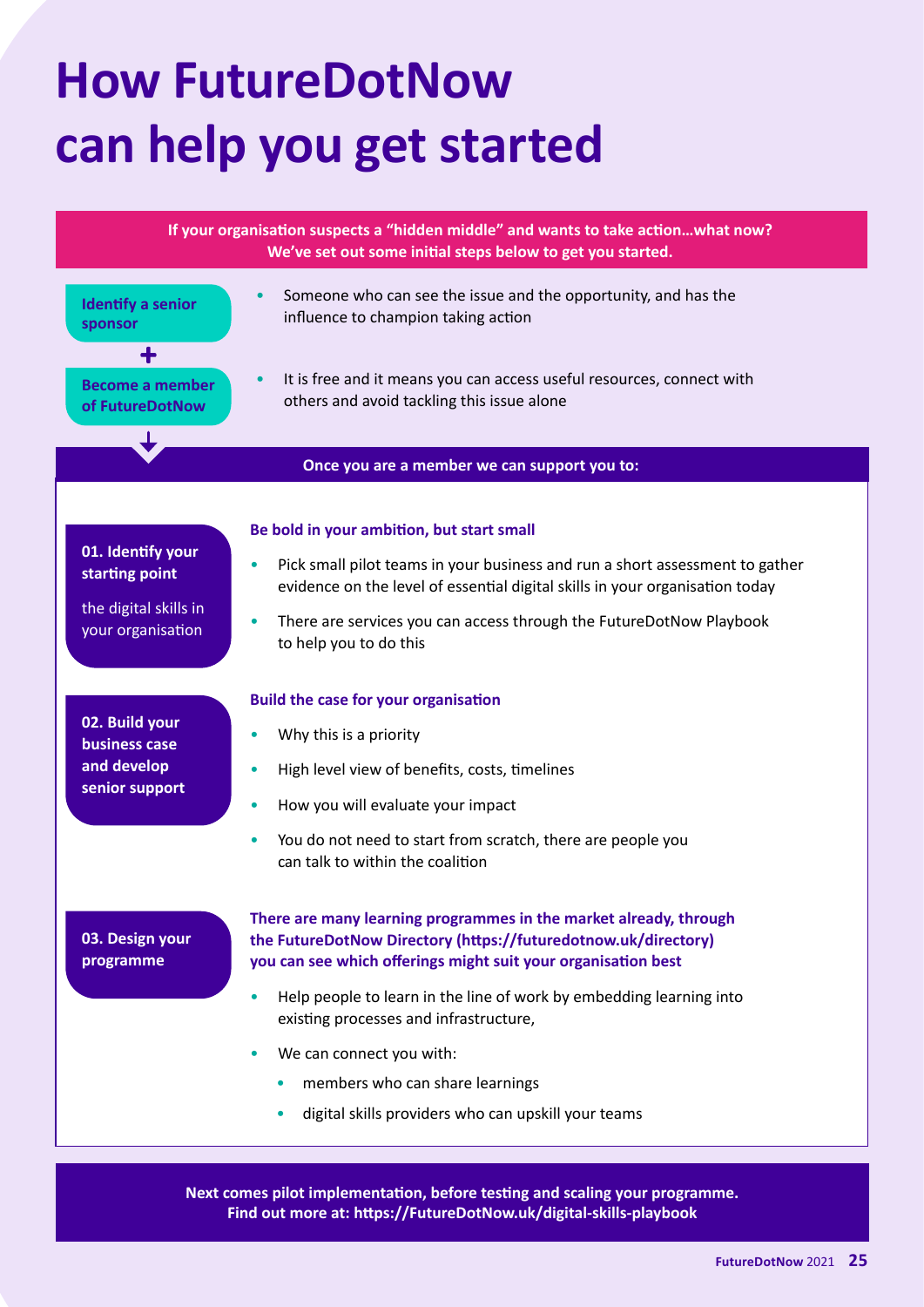## **Become a member of FutureDotNow**

**As a member you can draw on the experience of over 140 organisations committed to tackling this issue, including these and many more.** 

**FutureDotNow members make four commitments:**

**1. To empower their workforce**

**2. To build the capability of others**

**3. To collaborate and share**

**4. To play an active part in the movement**

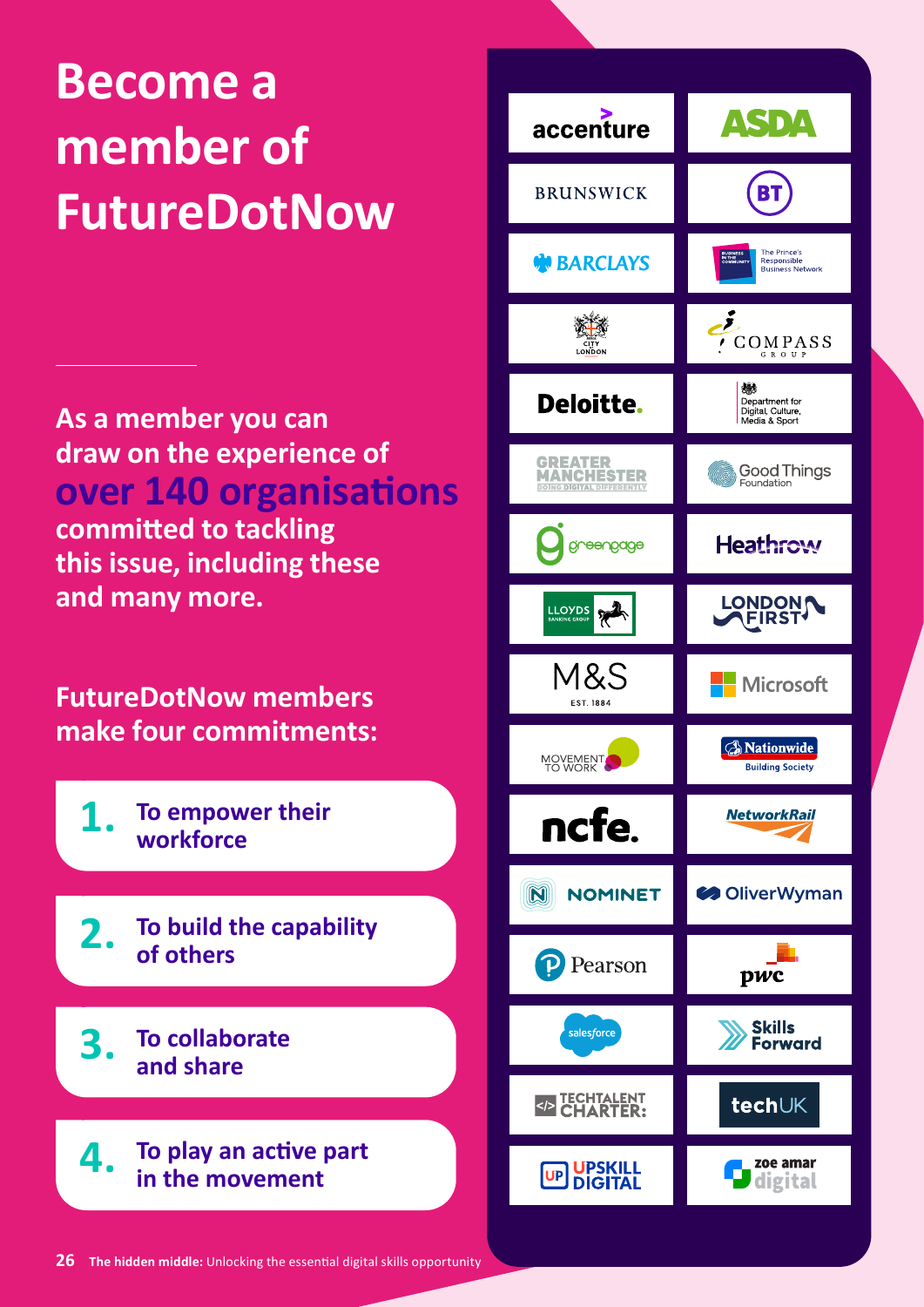# **About this publication**



### What is FutureDotNow Acknowledgements

FutureDotNow is a coalition of leading organisations focused on accelerating the UK's digital skills.

We're building an action-centred community to get working-age adults across the UK up to the digital starting line. We're working to ensure business understands the issue and opportunity it offers.

Helping them develop, share and implement best practice. Ultimately, we're here to change the numbers, with a target of at least 75% of adults getting training from their employer and having the essential digital skills for work by 2024. Delivering positive impacts on personal prosperity, business effectiveness and UK productivity.

Established in 2019, we're already more than 140 members strong and have a reach of millions.

#### **Our thanks to:**

- Accenture and BT for their support with the production of this report
- The business leaders that make up the FutureDotNow Senior Leaders Council for their steer and challenge around the report content
- All the people, companies and organisations that have provided case studies and other inputs
- Peter Wells, an independent technologist, who has led the production of the report, alongside our COO Holly Chate and CEO Liz Williams
- Design by PHILPOTT design / 2zero3zero